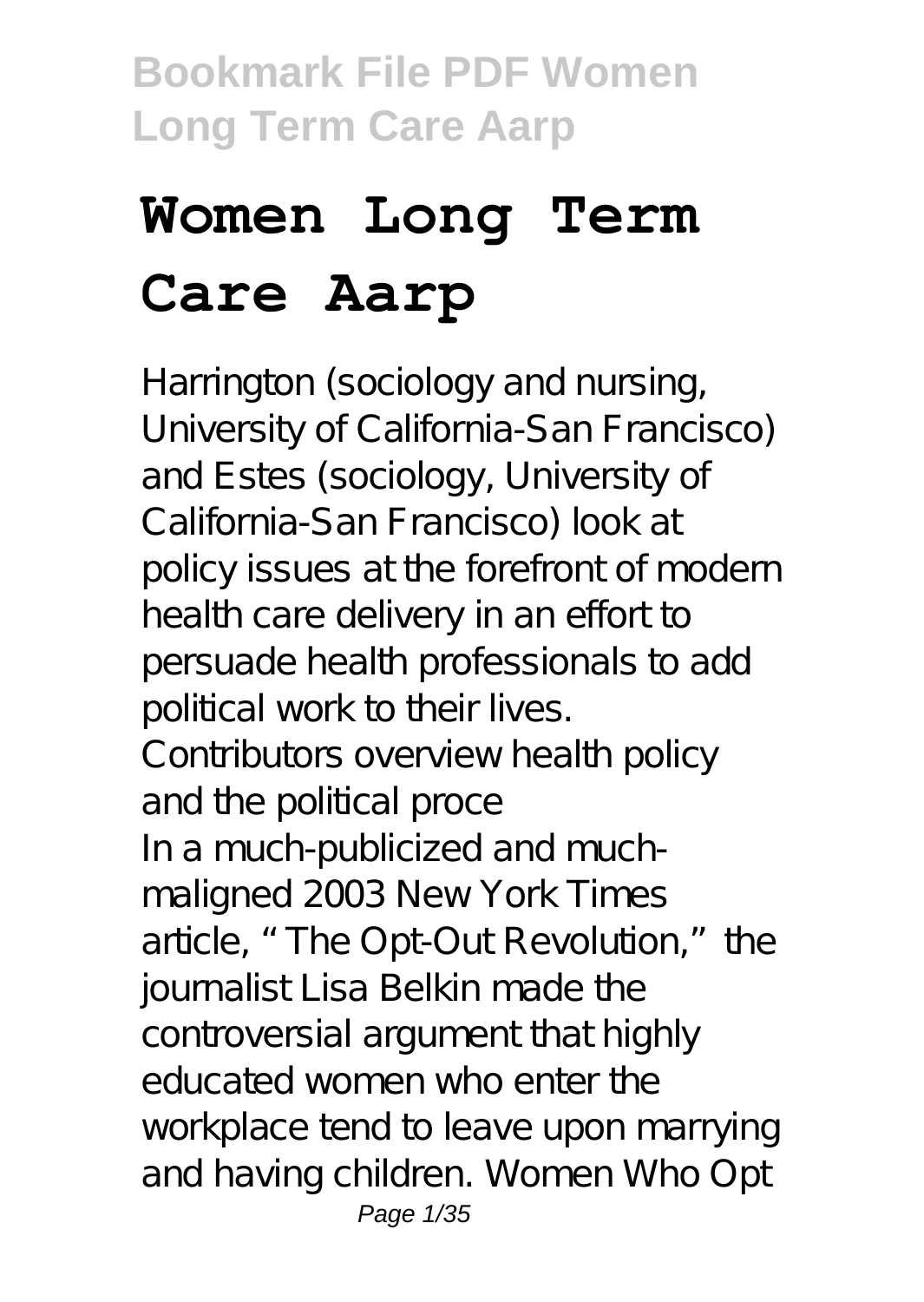Out is a collection of original essays by the leading scholars in the field of work and family research, which takes a multi-disciplinary approach in questioning the basic thesis of "the optout revolution." The contributors illustrate that the desire to balance both work and family demands continues to be a point of unresolved concern for families and employers alike and women's equity within the workforce still falls behind. Ultimately, they persuasively make the case that most women who leave the workplace are being pushed out by a work environment that is hostile to women. hostile to children, and hostile to the demands of family caregiving, and that small changes in outdated workplace policies regarding scheduling, flexibility, telecommuting and mandatory overtime can lead to Page 2/35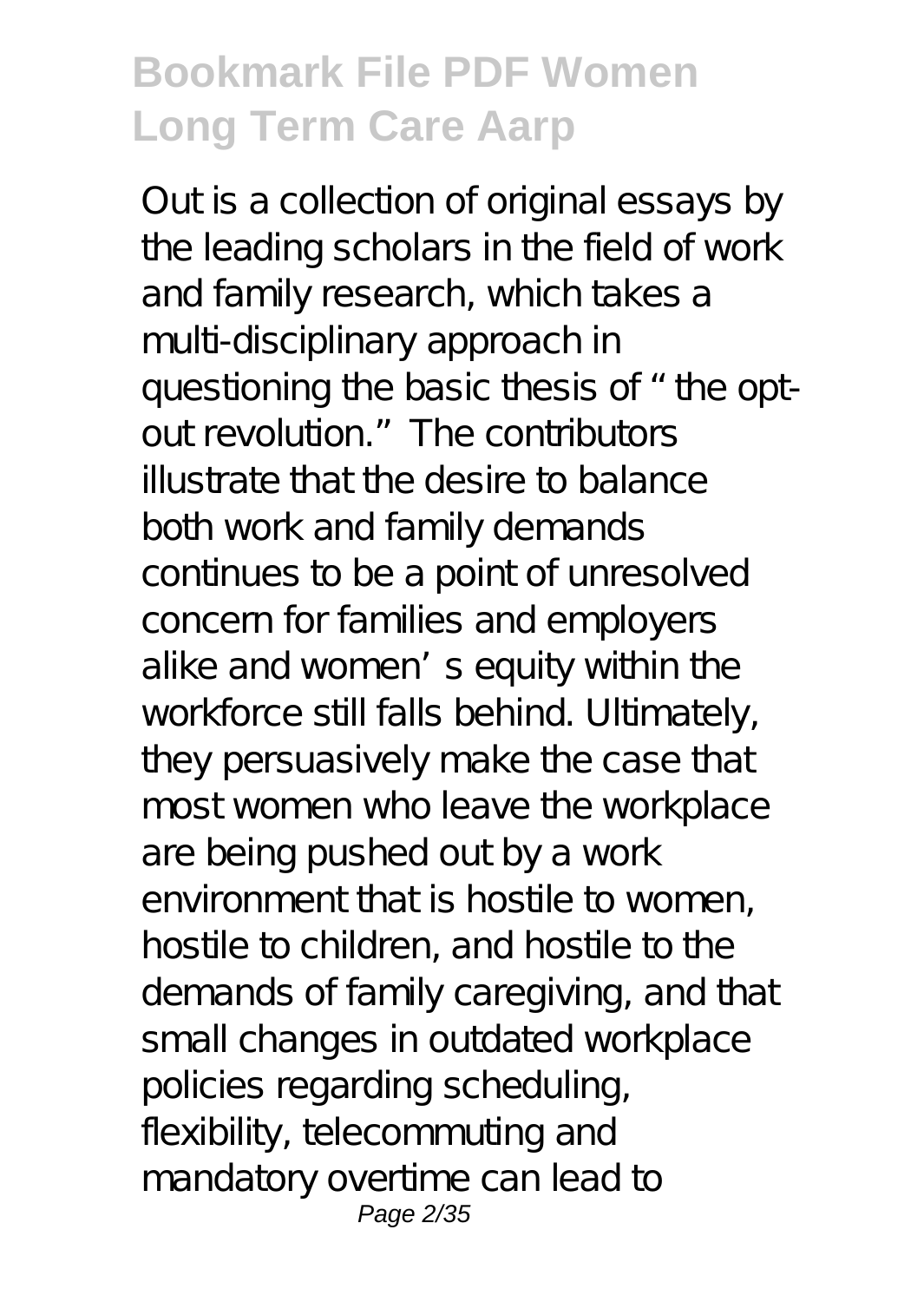important benefits for workers and employers alike. Contributors: Kerstin Aumann, Jamie Dolkas, Ellen Galinsky, Lisa Ackerly Hernandez, Susan J. Lambert, Joya Misra, Maureen Perry-Jenkins, Peggie R. Smith, Pamela Stone, and Joan C. Williams.

Designated a Reference Reviews Top Ten Print Reference Source 2005 The Encyclopedia of Women's Health meets this challenge by bringing together an impressive array of experts on topics from reproductive issues to gastrointestinal illnesses. This skilfully edited volume, informed by current health issues and healthcare realities, offers readers practical information, historical aspects, and future directions, all meticulously researched and conveniently presented. Key features include: Page 3/35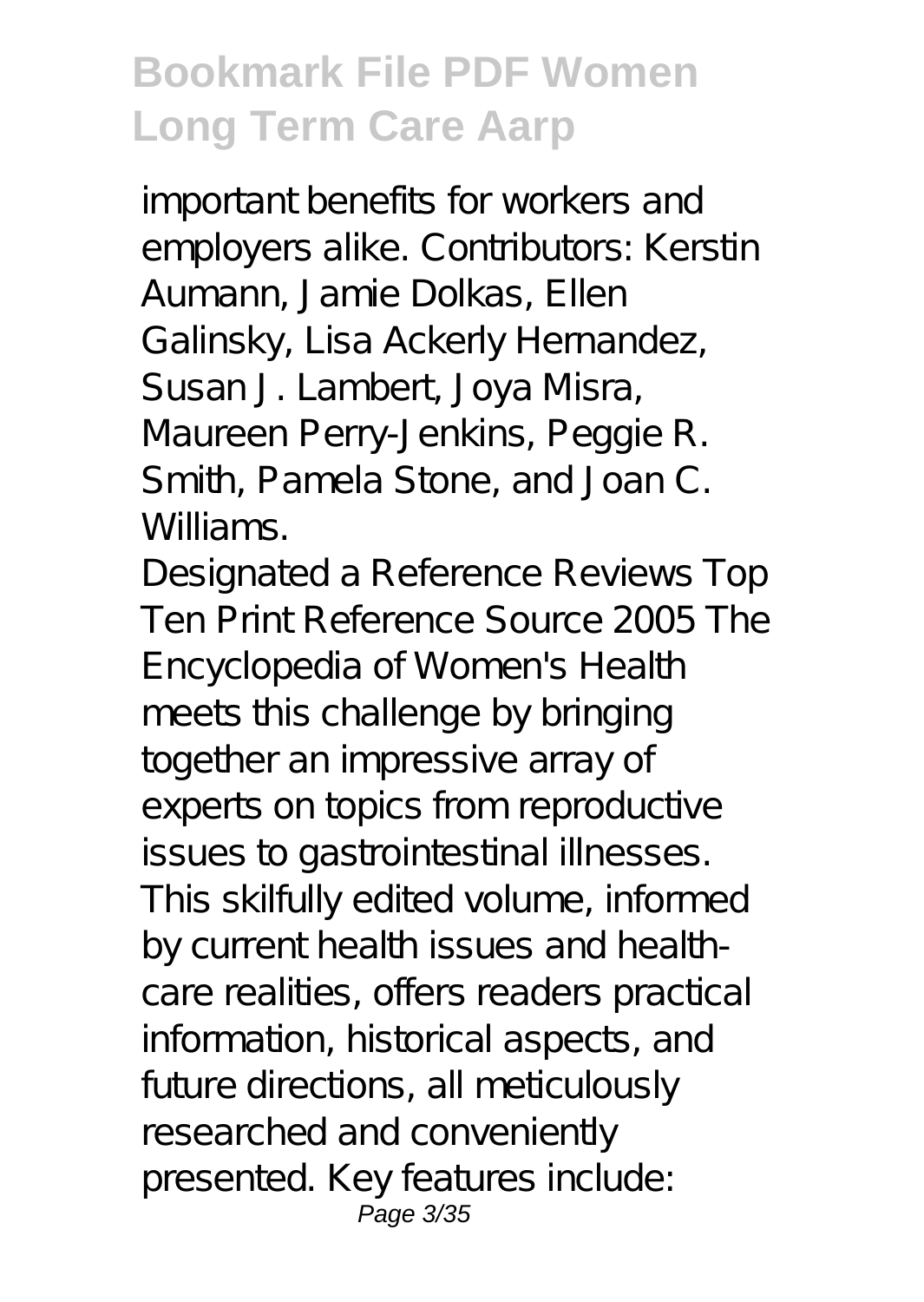-Accessible A-to-Z coverage, including AIDS, birth control, hormone replacement therapy, teen pregnancy, sexual harassment, violence, body image, access to health care and more. -Entries spanning the medical, psychological, sociocultural, spiritual, and legal arenas. -Medical topics explored from both conventional and complementary perspectives. -Crosscultural data illustrate issues as they apply to minority women, rural women, the elderly, and other underserved populations. -Special chapters on disparities in women's health and health care. -Historical overview of women in health - as patients and as professionals. -Suggested readings and resource lists.

Quality of Life for Older Women The High Stakes for Women Voters in '08 and Beyond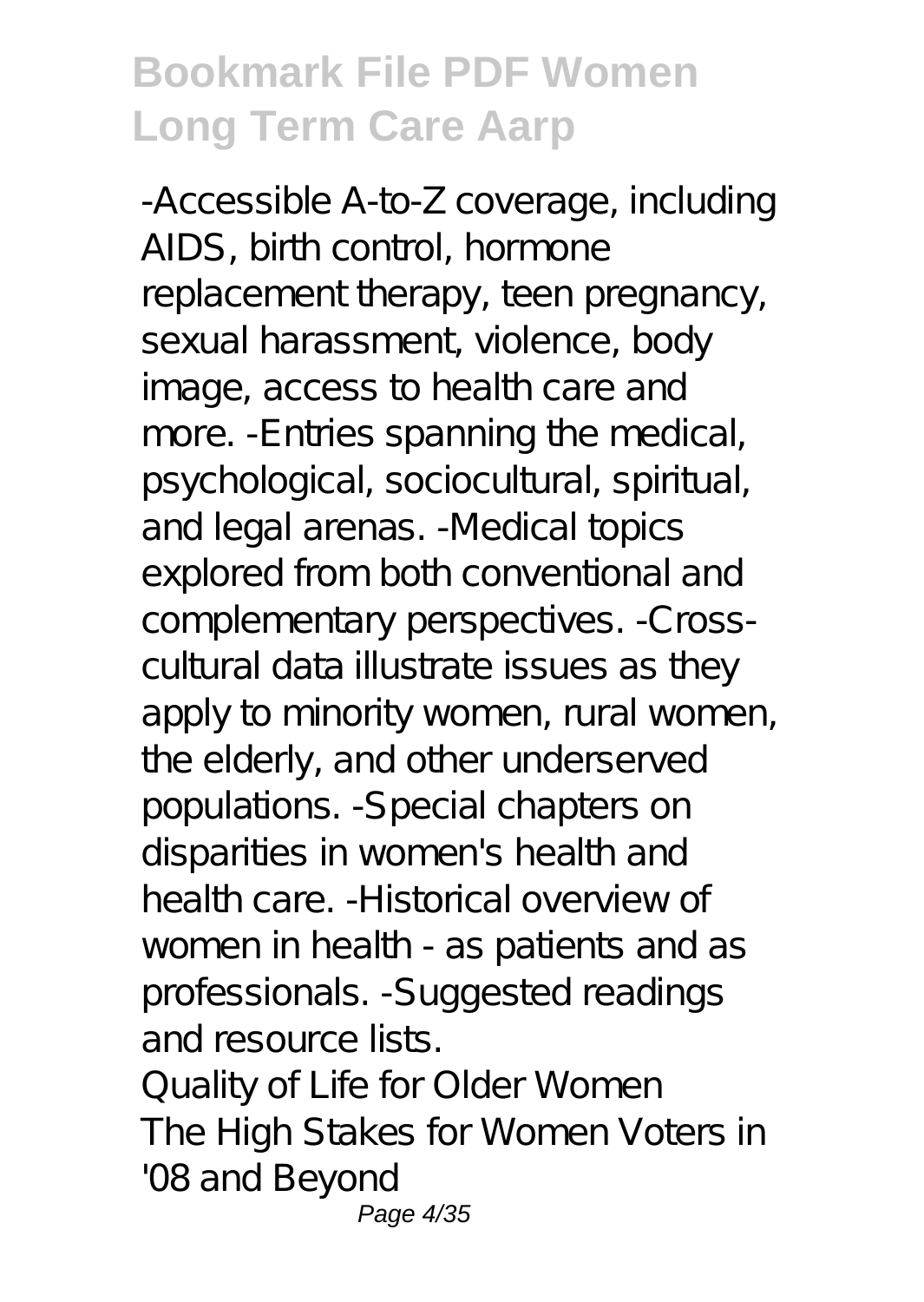Families Caring for an Aging America The Single Woman's Guide to Retirement Changing Needs for Long-term Care Women's Retirement Security Reauthorization of the Older Americans Act

Your Money and Your Life is a manifesto for the woman voter - and for male voters who care about the women in their lives. Martha Burk empowers the reader to cut through the double-talk, irrelevancies, and false promises, and focus directly on what's at stake for women in the '08 election, and in the years beyond. Where women stand, what women think, and what we need -- with tough questions for candidates and elected officials.Your Money and Your Life is not another plea to get out and vote. In fact, Burk tells her Page 5/35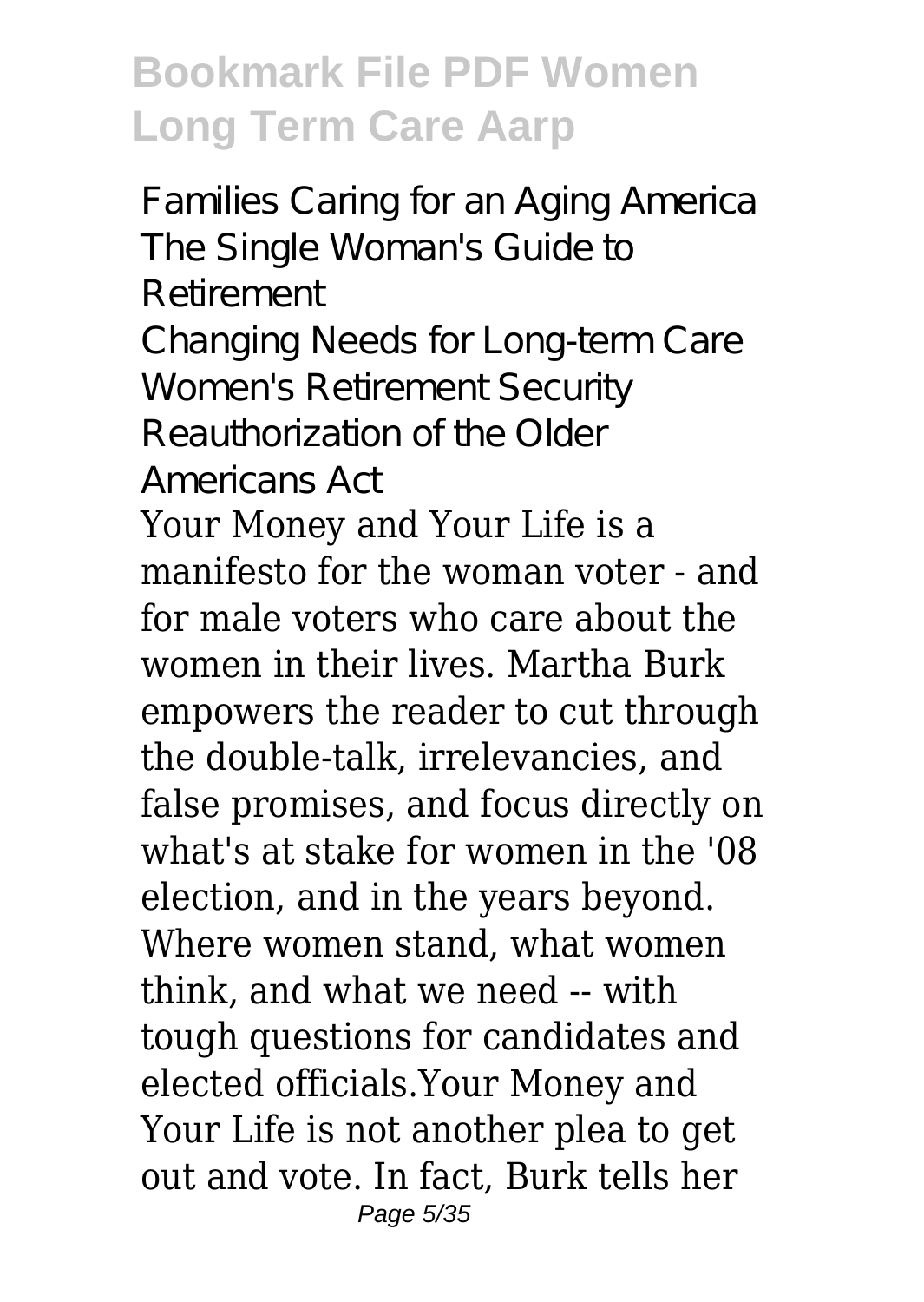readers in no uncertain terms that voting can be harmful unless they are well armed with the facts, and that's what her book is about. A solid history and current take on national policies that impact women's lives, the book is neither partisan nor about individual candidates. The information in Your Money and Your Life has value far beyond any single election. It is a blueprint for change for the better - for women and the country. Take this book to the voting booth.

Opportunities and optimism in Aging. Issues in Aging, 3rd edition takes an optimistic view of aging and human potential in later life. This book presents the most up-to-date facts on aging today, the issues raised by these facts, and the societal and individual responses that will create Page 6/35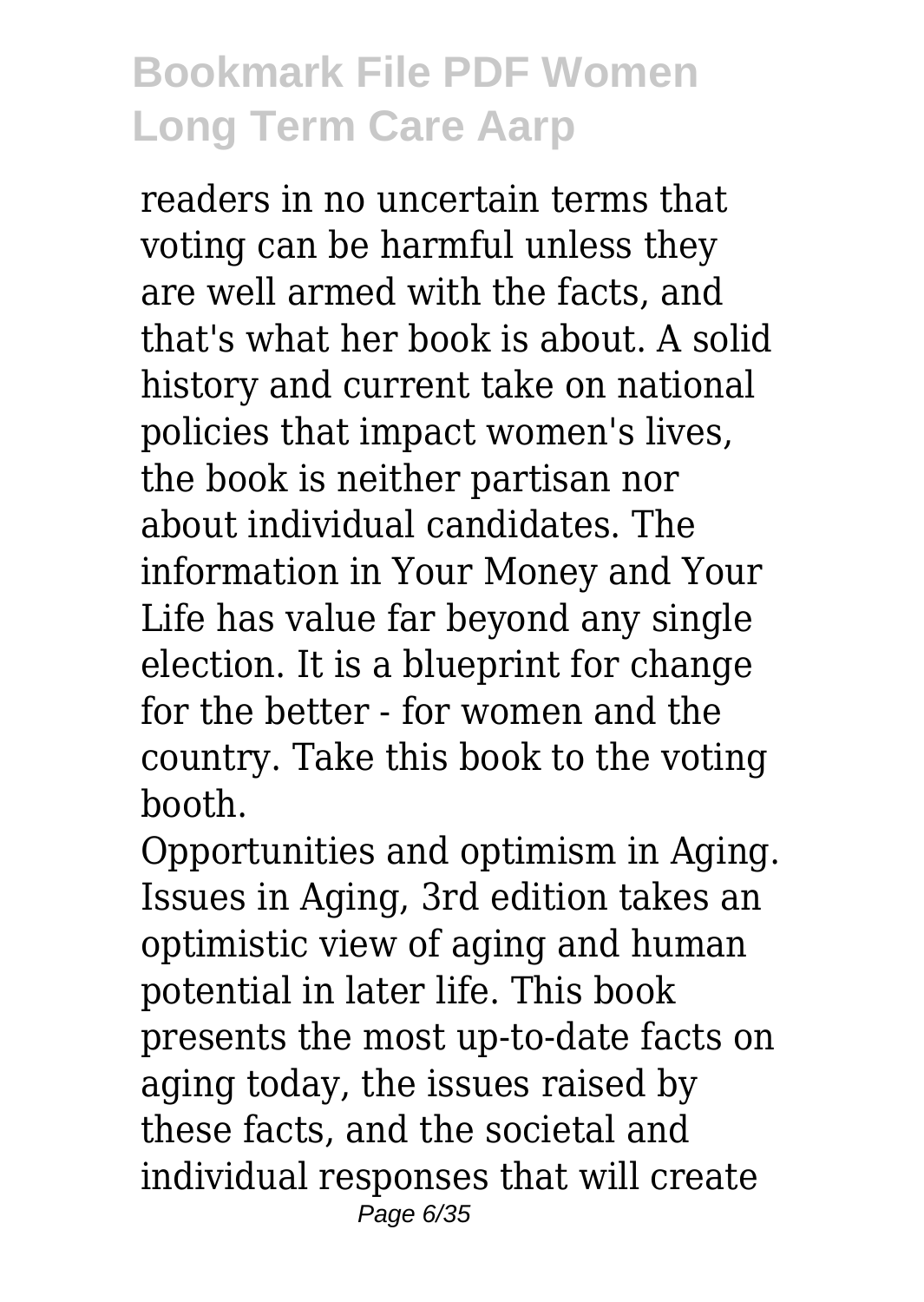a successful old age for us all. Mark Novak presents the full picture of aging--exhibiting both the problems and the opportunities that accompany older age. The text illustrates how generations are dependent on one another and how social conditions affect both the individual and social institutions. Learning Goals -Upon completing this book, readers will be able to: -Understand how large-scale social issues--social attitudes, the study of aging, and demographic issues--affect individuals and social institutions -Identify the political responses to aging and how individuals can create a better old age for themselves and the people they know -Separate the myths from the realities of aging -Recognize the human side of aging -Trace the Page 7/35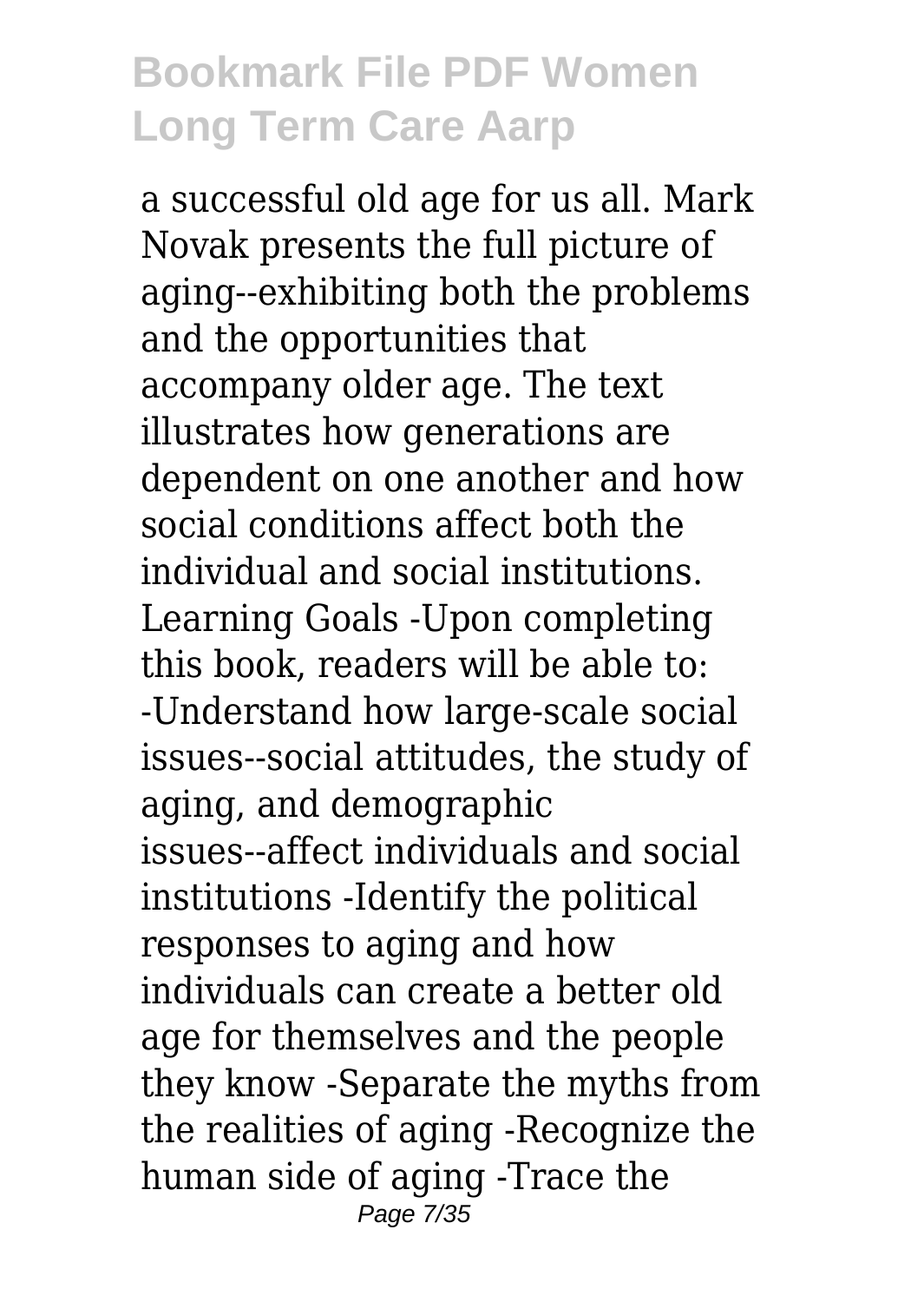transformation of pension plans, health, and opportunities for personal expression and social engagement to the new ecology of aging today

Discusses how the long-term medical care system has caused prolonged suffering for sick elderly people, and advocates legal and medical control of assisted deaths and protection of the right to choose to die Crisis and Reform in the U.S. Health Care Delivery System Long-term Care Financing Expanding Options for Long-term Care : Hearing Before the Committee on Finance, United States Senate, One Hundred Tenth Congress, First Session, September 25, 2007 Do Men and Women View Long-term Care Differently? : Findings from a National Study by the MetLife Page 8/35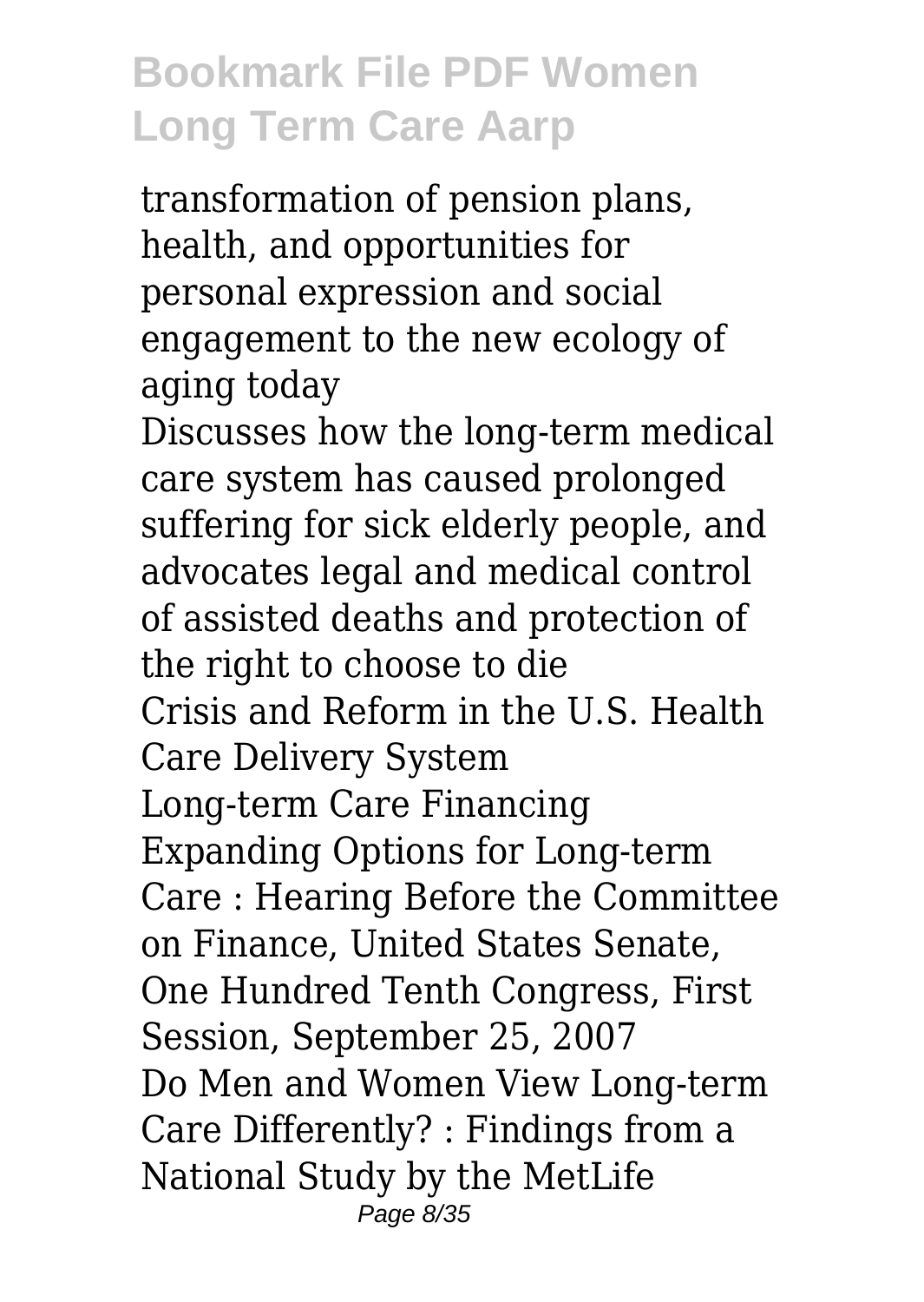Mature Market Institute and AARP Healthcare Options with Mathew Greenwald & Associates Second Thoughts: Sociology Challenges Conventional Wisdom Religion in Aging and Health Geropsychological Interventions in Long-Term Care Do birds of a feather flock together or do opposites attract? Does haste make waste or should you strike while the iron is hot? Adages like these—or conventional wisdoms—shape our social life. This Fifth Edition of Second Thoughts reviews several popular beliefs and notes how such adages cannot be taken at face value. Page 9/35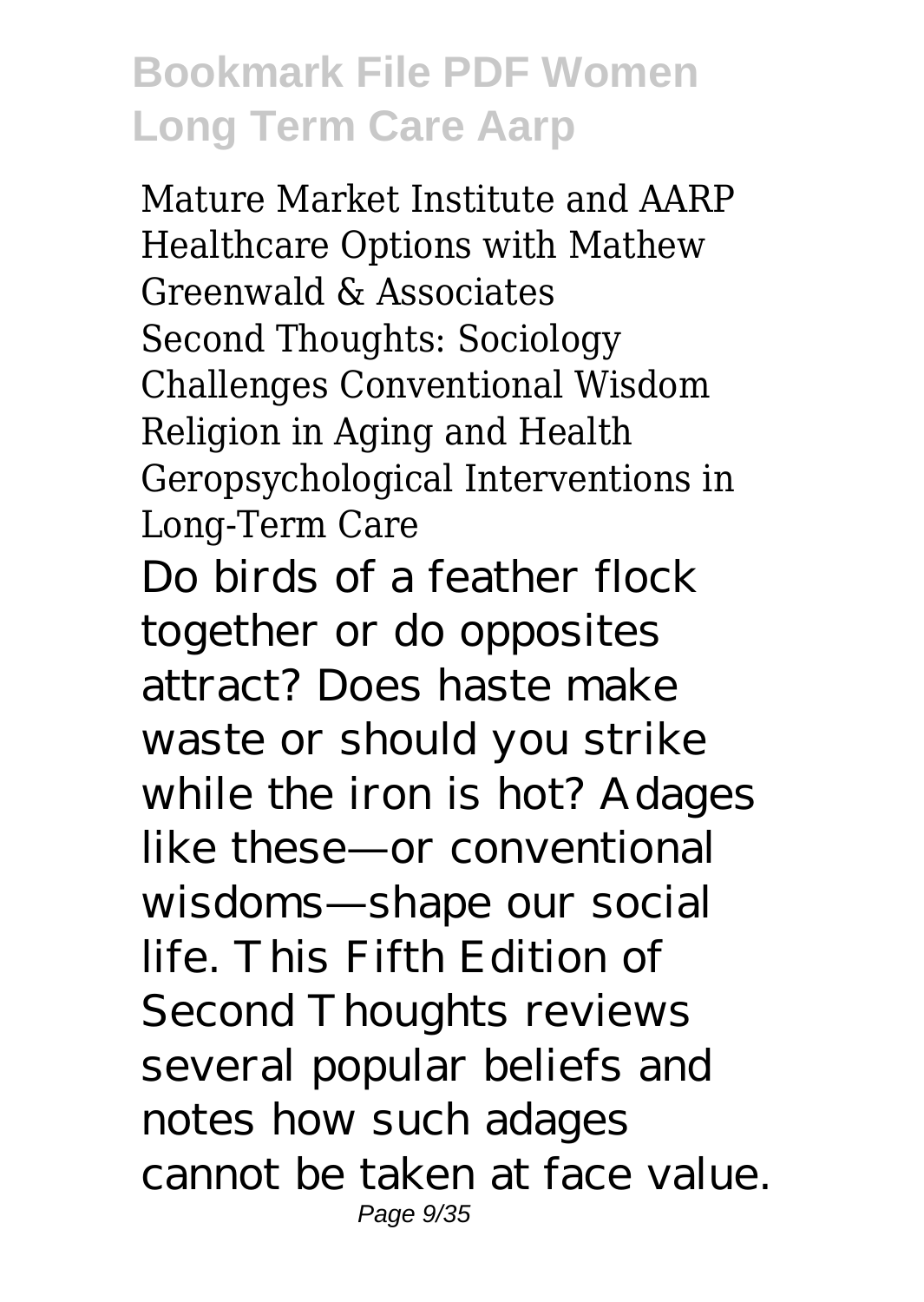This unique text encourages students to step back and sharpen their analytic focus with 24 essays that use social research to expose the gray areas of commonly held beliefs, revealing the complexity of social reality and sharpening students' sociological vision. This handbook provides a survey of the American welfare state. It offers an historical overview of U.S. social policy from the colonial era to the present, a discussion of available theoretical perspectives on it, an analysis of social Page 10/35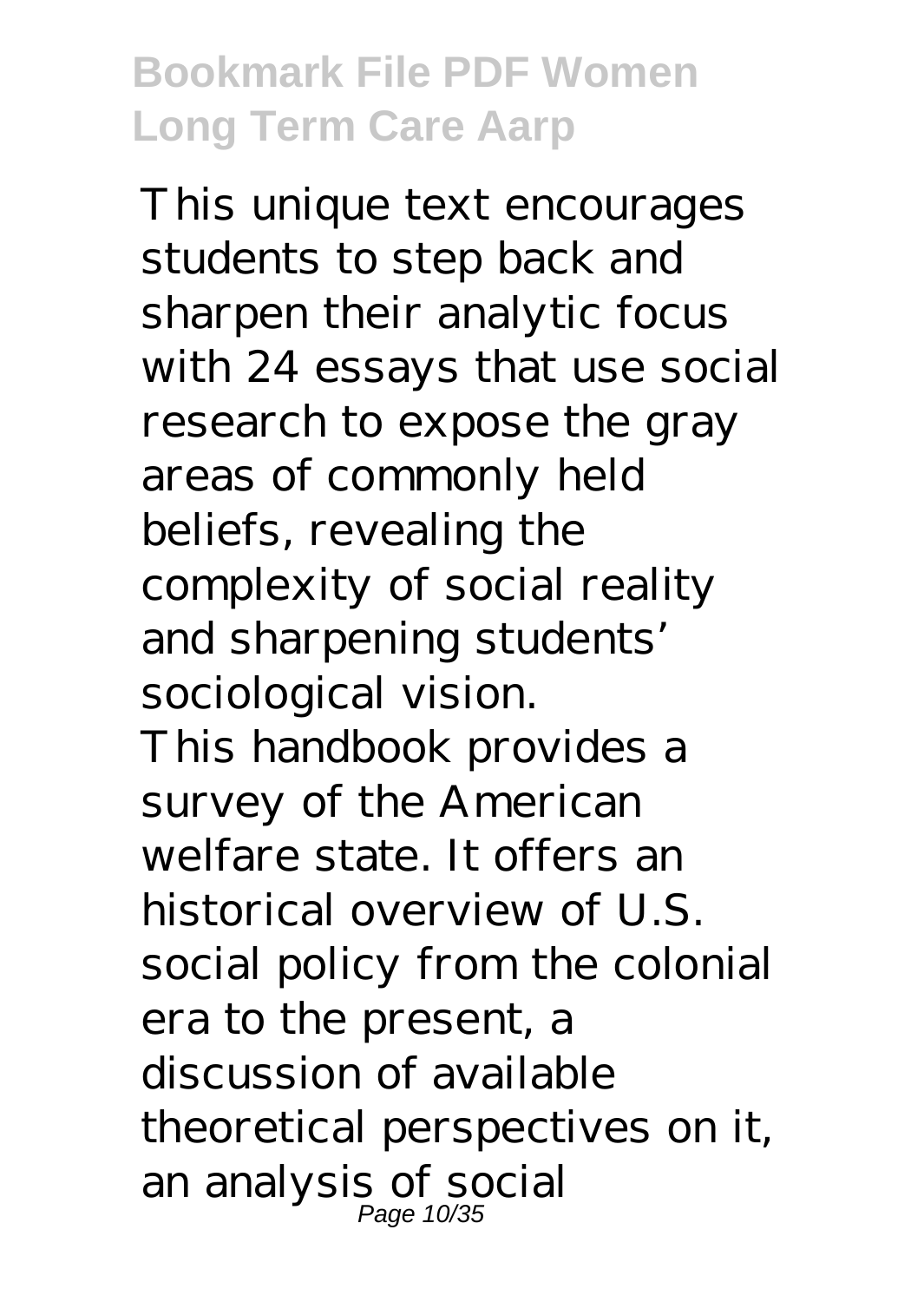programmes, and on overview of the U.S. welfare state's consequences for poverty, inequality, and citizenship. Care Work is a collection of original essays on the complexities of providing care. These essays emphasize how social policies intersect with gender, race, and class to alternately compel women to perform care work and to constrain their ability to do so. Leading international scholars from a range of disciplines provide a groundbreaking analysis of the work of caring in the context of the family, the Page 11/35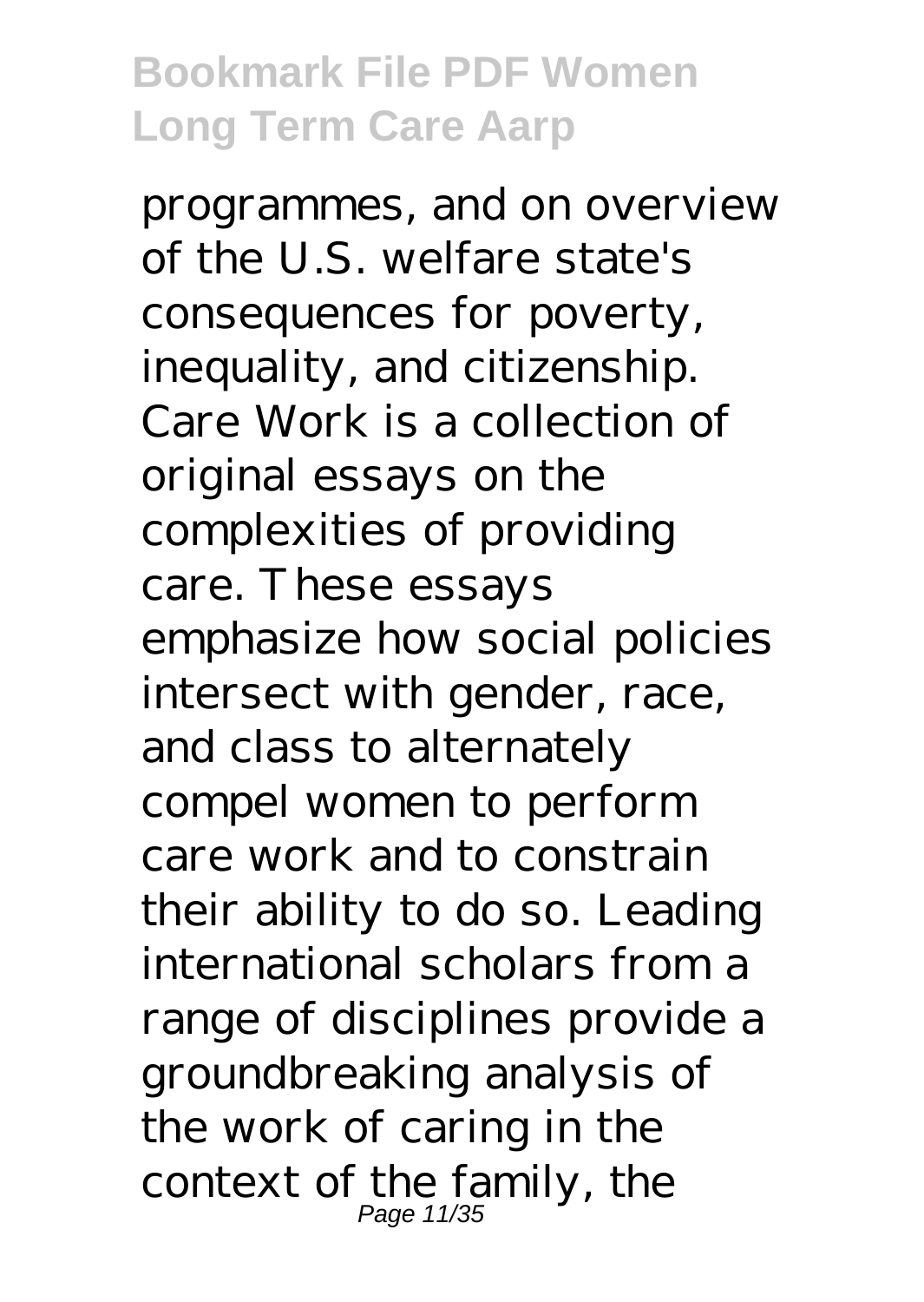market, and the welfare state. Long-Term Care Assistance Act of 1988 Long-term Care Insurance Your Money and Your Life Home- and Community-based Care Handbook of Aging and the Social Sciences Issues in Aging Second Thoughts *This book brings together key scholars and practitioners from a range of fields in order to advance epidemiological and gerontological research into the role of religion in physical, psychosocial and mental health. Part One addresses such issues as hope, forgiveness, the*

Page 12/35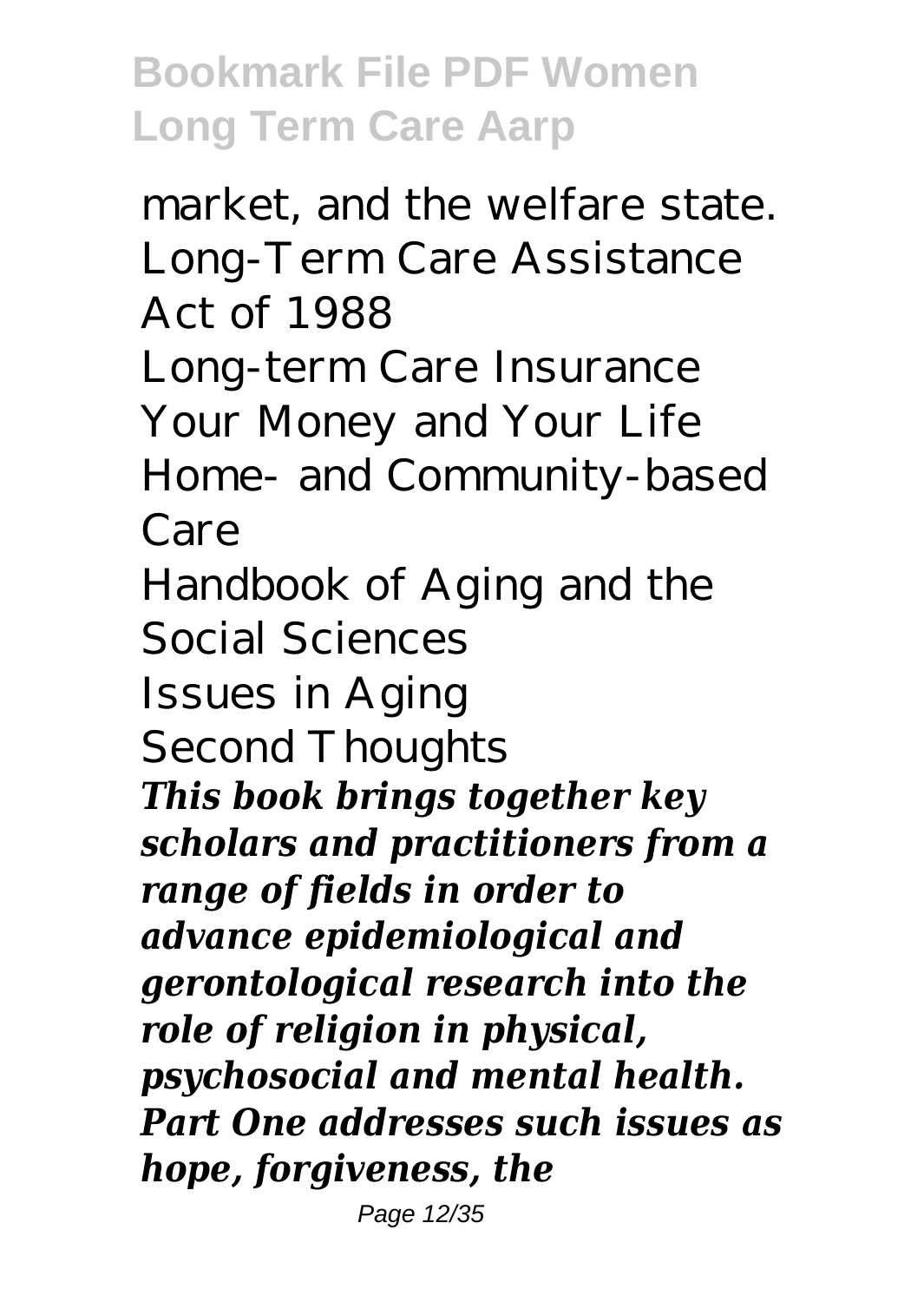*psychodynamics of faith and belief, and coping in a theoretical context. Part Two seeks to advance the methodological sophistication of research in this area, with an emphasis on measurement and design issues. With over 20 essays examining popular conceptions on a wide range of social subjects, this student friendly collection encourages students to take a sociological approach to 'conventional wisdom'. A perfect supplement to any introductory sociology course, and a wonderful introduction to the sociological imagination.*

*As women moved into the formal labor force in large numbers over the last forty years, care work – traditionally provided primarily* Page 13/35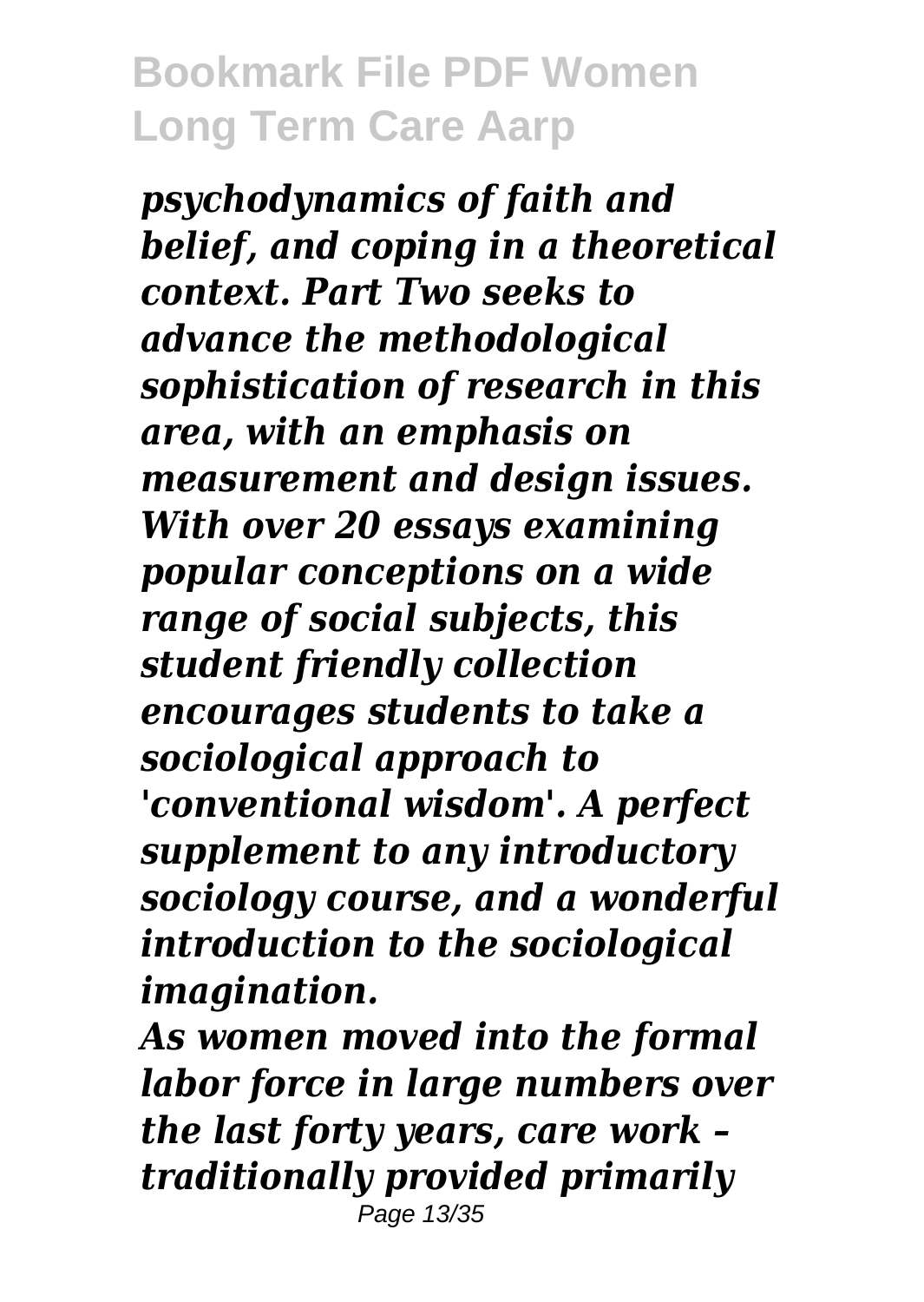*by women – has increasingly shifted from the family arena to the market. Child care, elder care, care for the disabled, and home care now account for a growing segment of low-wage work in the United States, and demand for such work will only increase as the baby boom generation ages. But the expanding market provision of care has created new economic anxieties and raised pointed questions: Why do women continue to do most care work, both paid and unpaid? Why does care work remain low paid when the quality of care is so highly valued? How effective and equitable are public policies toward dependents in the United States? In For Love and Money,* Page 14/35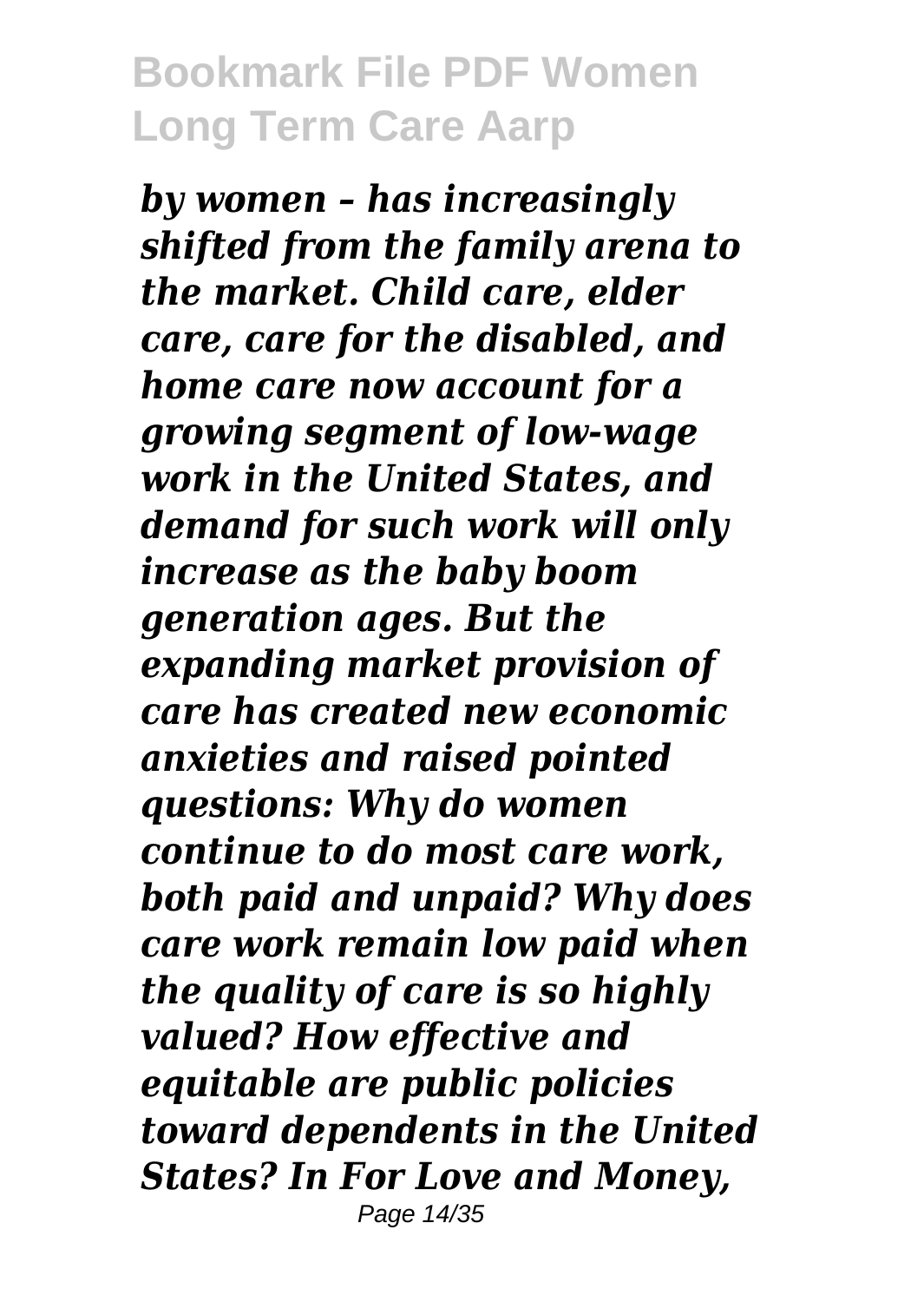*an interdisciplinary team of experts explores the theoretical dilemmas of care provision and provides an unprecedented empirical overview of the looming problems for the care sector in the United States. Drawing on diverse disciplines and areas of expertise, For Love and Money develops an innovative framework to analyze existing care policies and suggest potential directions for care policy and future research. Contributors Paula England, Nancy Folbre, and Carrie Leana explore the range of motivations for caregiving, such as familial responsibility or limited job prospects, and why both love and money can be efficient motivators. They also examine why women tend to* Page 15/35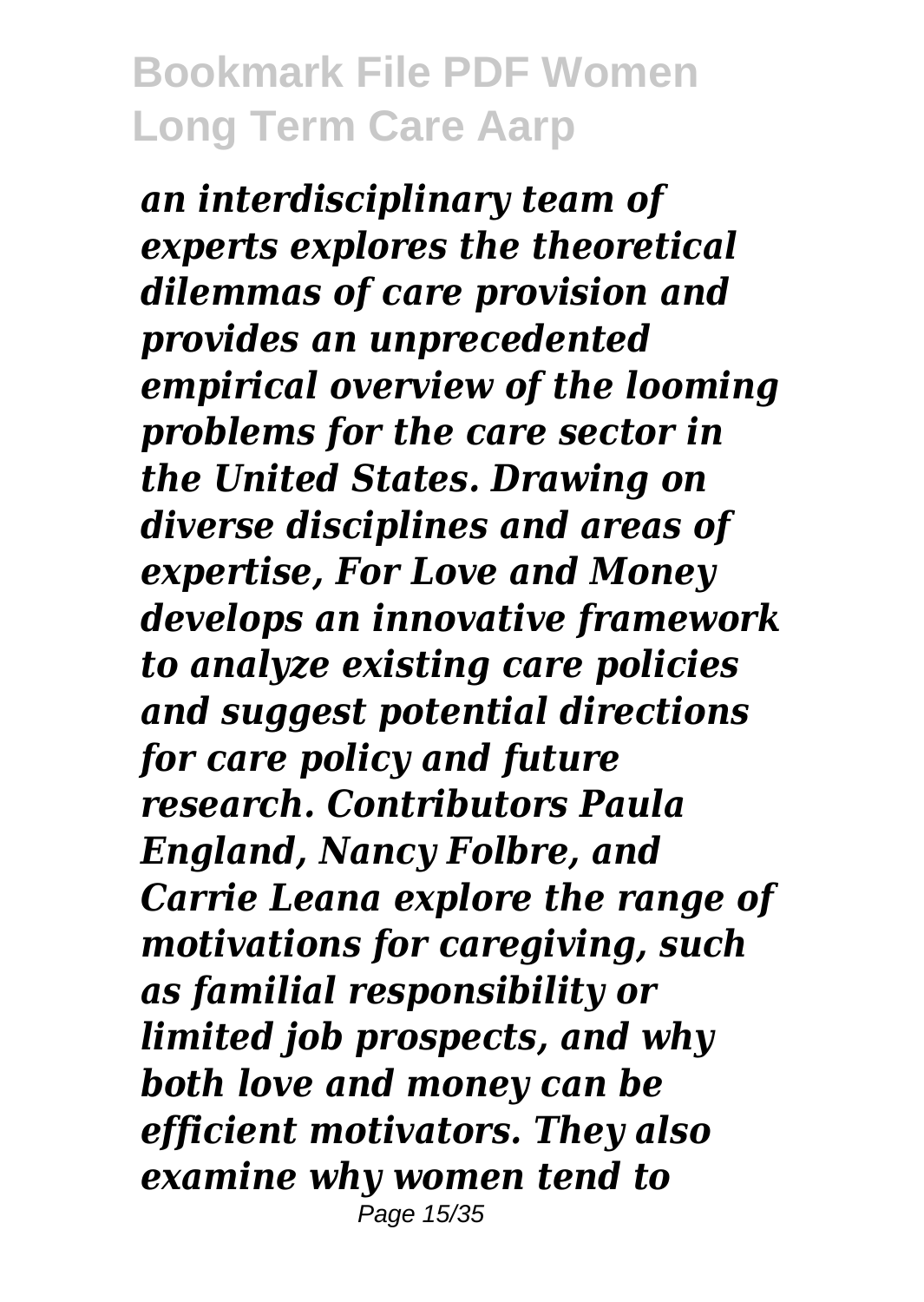*specialize in the provision of care, citing factors like job discrimination, social pressure, or the personal motivation to provide care reported by many women. Suzanne Bianchi, Nancy Folbre, and Douglas Wolf estimate how much unpaid care is being provided in the United States and show that low-income families rely more on unpaid family members for their child and for elder care than do affluent families. With low wages and little savings, these families often find it difficult to provide care and earn enough money to stay afloat. Candace Howes, Carrie Leana and Kristin Smith investigate the dynamics within the paid care sector and find problematic wages and working* Page 16/35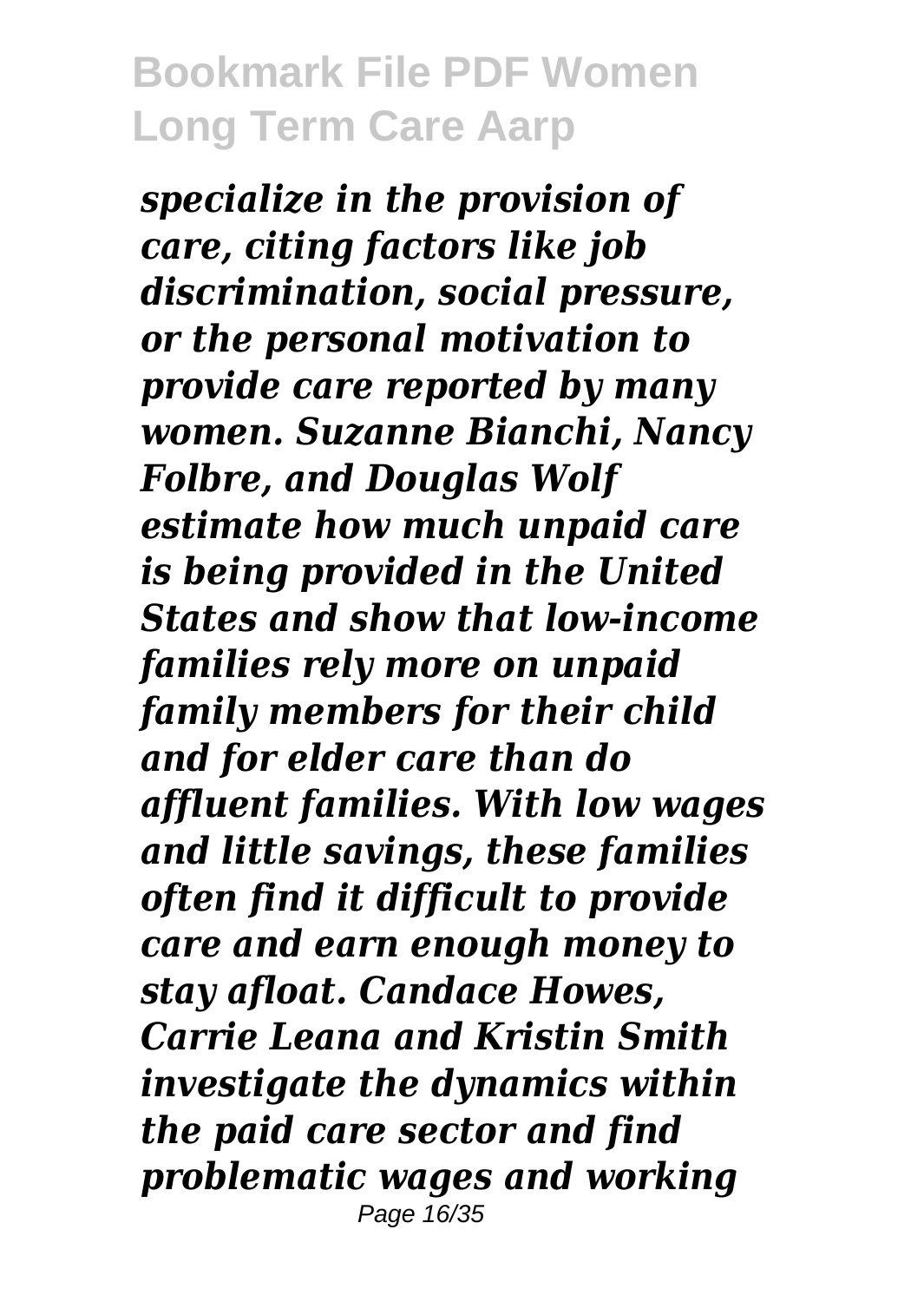*conditions, including high turnover, inadequate training and a "pay penalty" for workers who enter care jobs. These conditions have consequences: poor job quality in child care and adult care also leads to poor care quality. In their chapters, Janet Gornick, Candace Howes and Laura Braslow provide a systematic inventory of public policies that directly shape the provision of care for children or for adults who need personal assistance, such as family leave, child care tax credits and Medicaid-funded long-term care. They conclude that income and variations in states' policies are the greatest factors determining how well, and for whom, the current system works. Despite* Page 17/35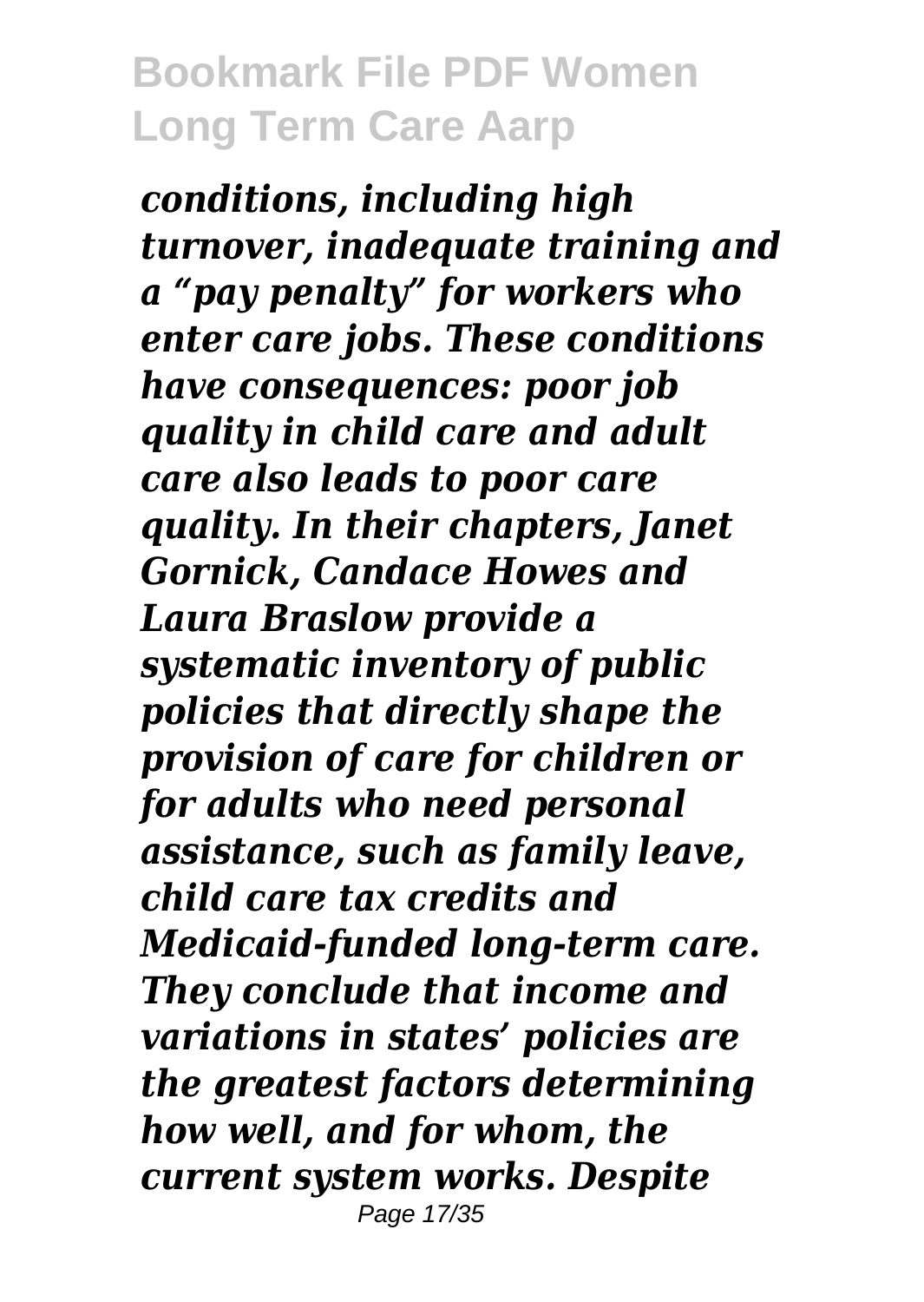*the demand for care work, very little public policy attention has been devoted to it. Only three states, for example, have enacted paid family leave programs. Paid or unpaid, care costs those who provide it. At the heart of For Love and Money is the understanding that the quality of care work in the United States matters not only for those who receive care but also for society at large, which benefits from the nurturance and maintenance of human capabilities. As care work gravitates from the family to the formal economy, this volume clarifies the pressing need for America to fundamentally rethink its care policies and increase public investment in this increasingly crucial sector.* Page 18/35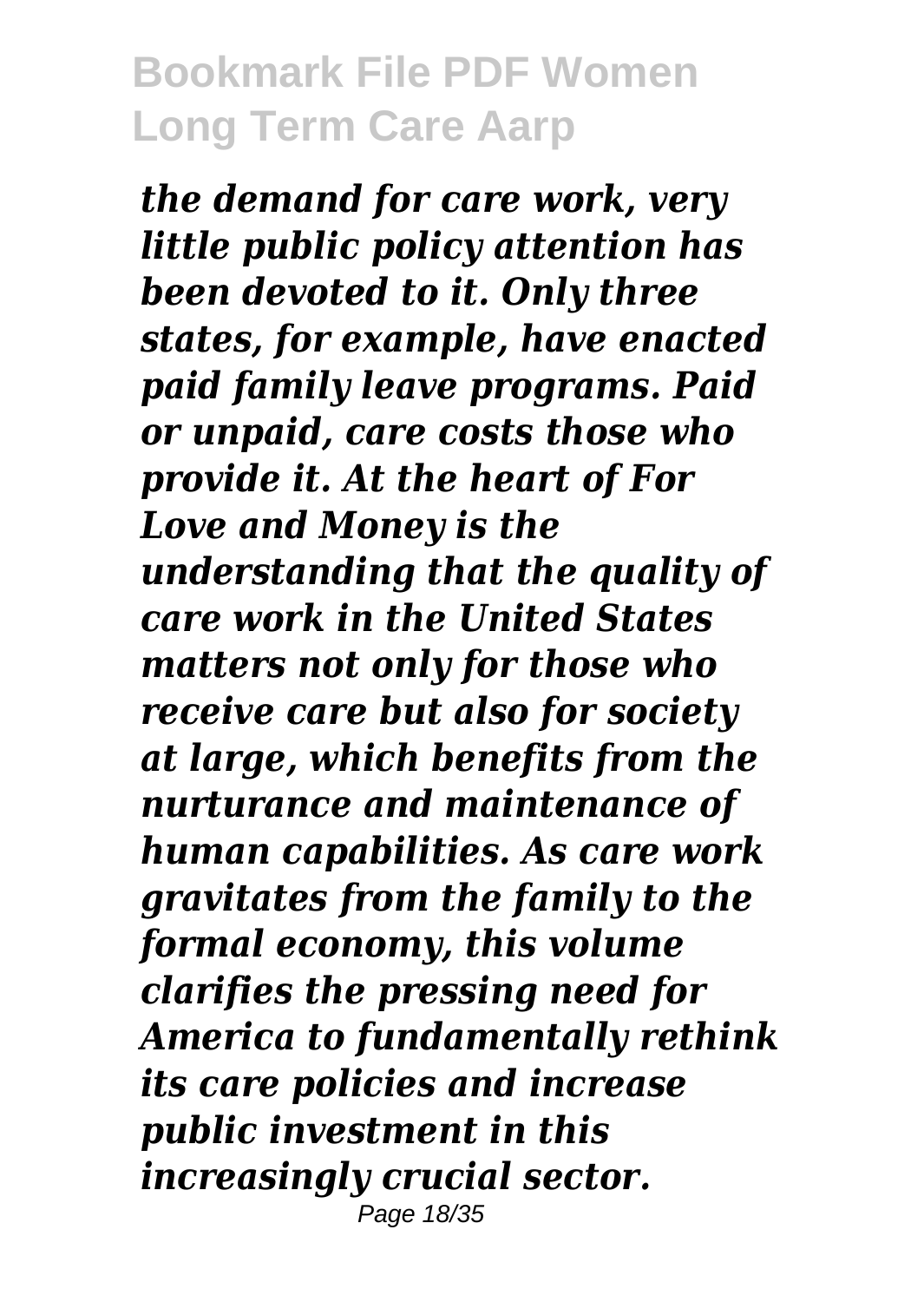*Health Policy Health Security Act of 1993 Women Who Opt Out Final Report : 1995 White House Conference on Aging Sociology Challenges Conventional Wisdom Hearing Before the Joint Economic Committee, Congress of the United States, One Hundred Thirteenth Congress, Second Session, May 21, 2014* AWARDS: Silver Living Now Book Award, Mature Living/Aging 2014 (Silver) If you're one of the 25 million single women over the age of 45 living in the United States today, AARP's The Single Woman's Guide to Retirement is your new best friend. Walking you through the challenges of retired or pre-retired life, from managing your Page 19/35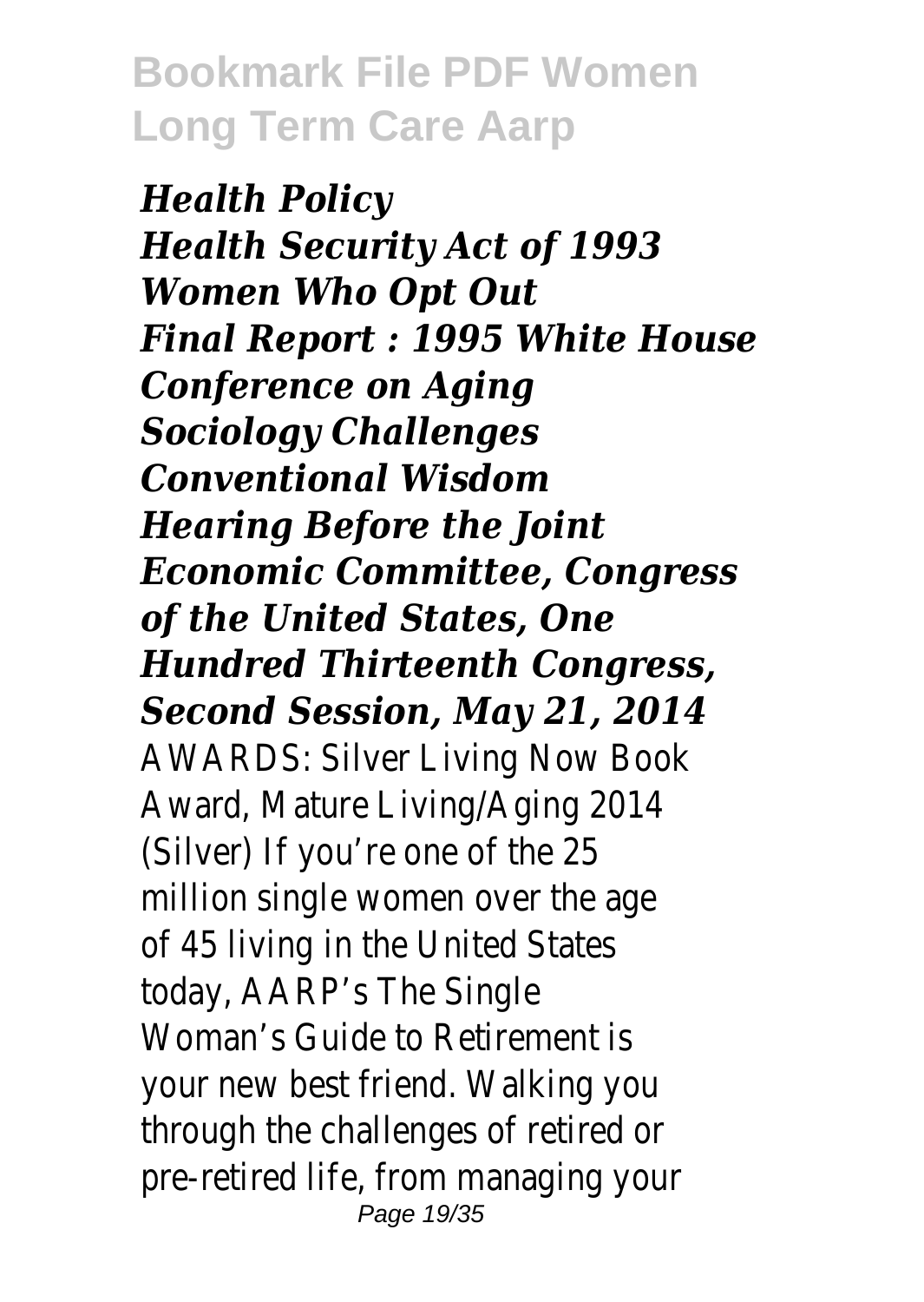finances to staying healthy in body, mind, and spirit, dealing with divorce, and even looking for love or work, the book covers the issues that really matter to you. Whether you're looking for a retirement home or planning a cruise, this book is packed with specific details to help take the guesswork out of retirement. Author and retirement expert Jan Cullinane has gathered real-life stories from women just like you to illustrate your options and give you fresh new ideas about how to make the most of your retirement years.

Family caregiving affects millions of Americans every day, in all walks of life. At least 17.7 million individuals in the United States are caregivers of an older adult with a health or functional limitation. The nation's Page 20/35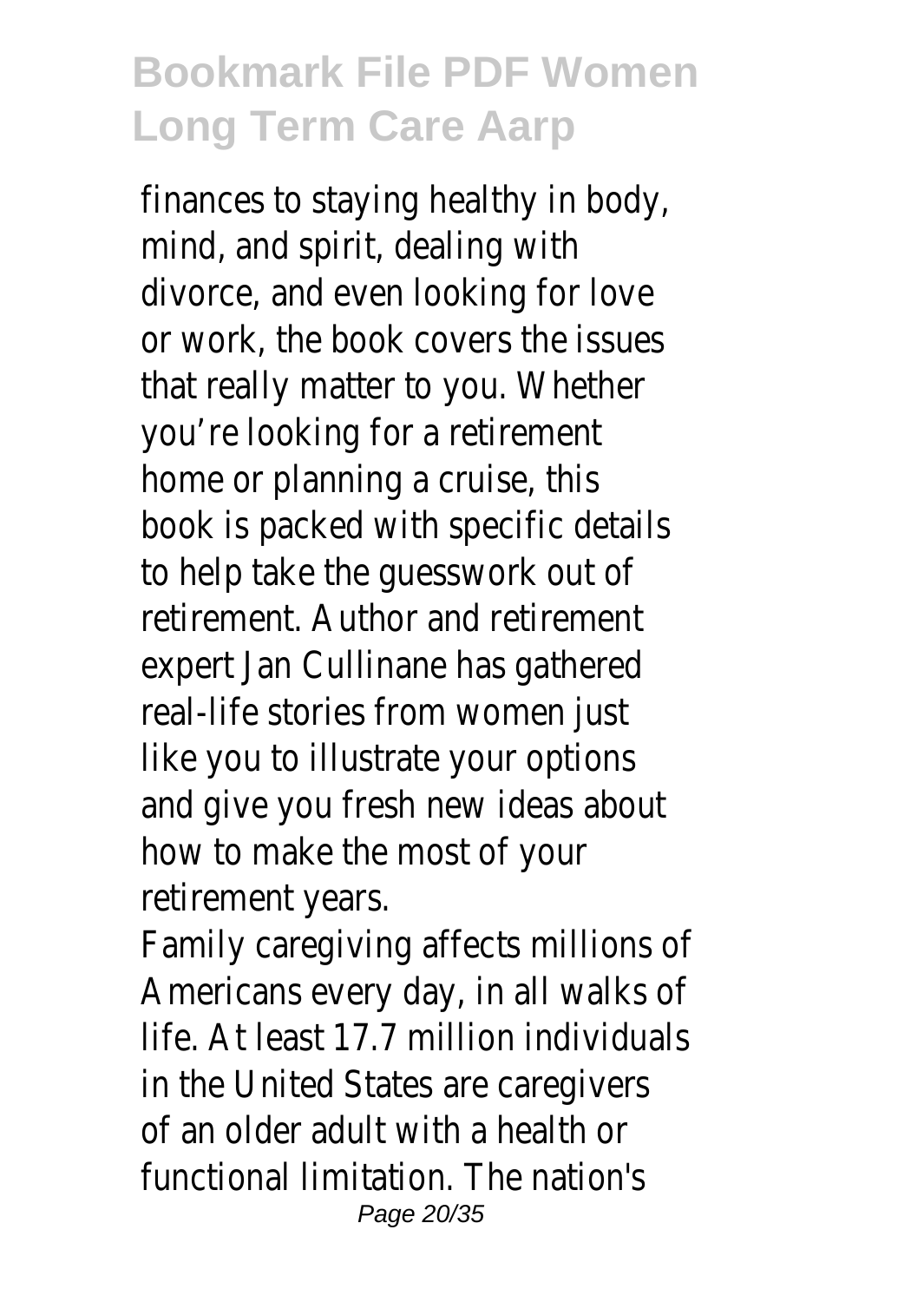family caregivers provide the lion's share of long-term care for our older adult population. They are also central to older adults' access to and receipt of health care and community-based social services. Yet the need to recognize and support caregivers is among the least appreciated challenges facing the aging U.S. population. Families Caring for an Aging America examines the prevalence and nature of family caregiving of older adults and the available evidence on the effectiveness of programs, supports, and other interventions designed to support family caregivers. This report also assesses and recommends policies to address the needs of family caregivers and to minimize the barriers that they encounter in Page 21/35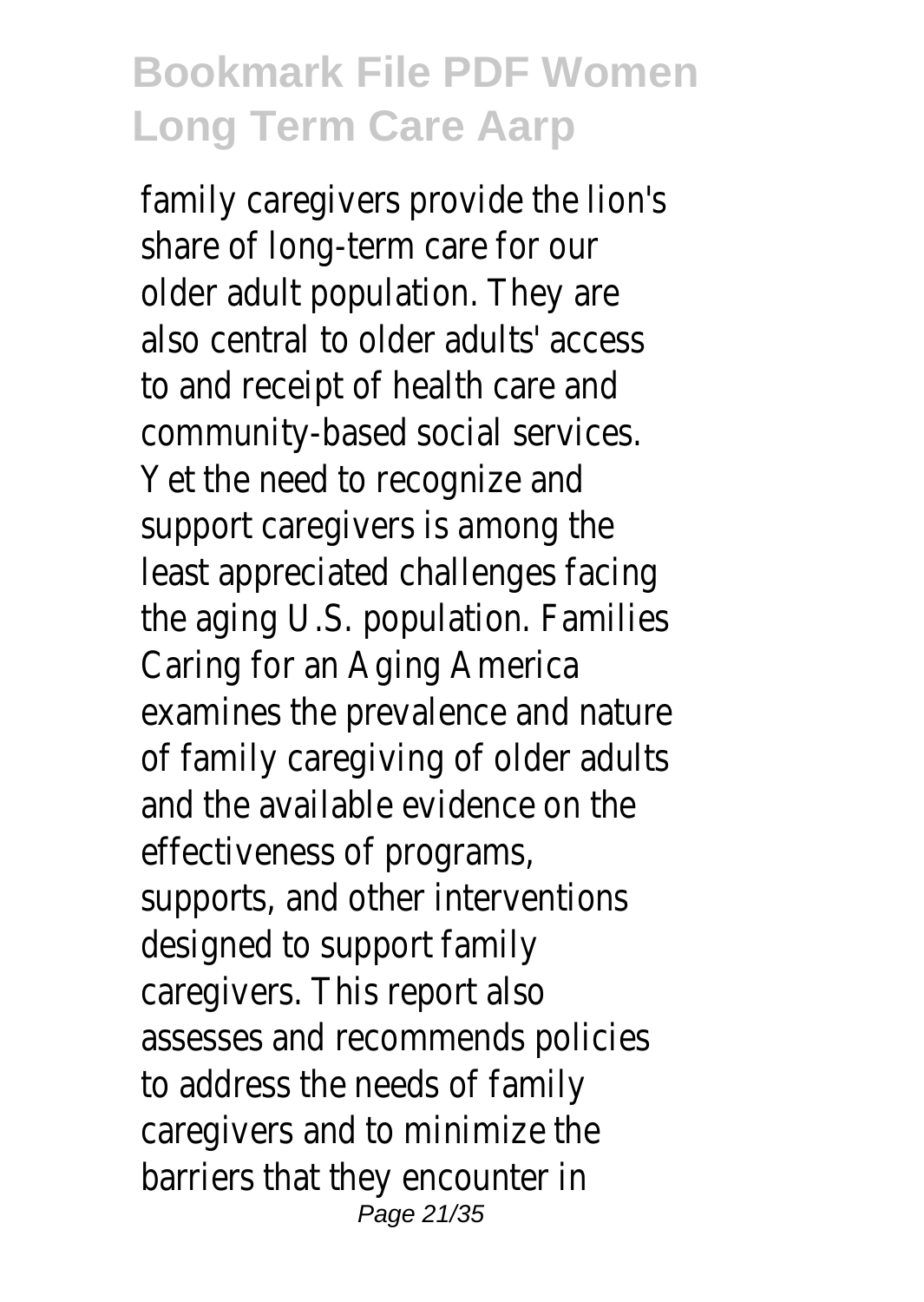trying to meet the needs of older adults.

Attitudes toward long-term care contain a strong residue of negativity in today's society and current problems with the system augment such perceptions. Unless dealt with now, this will only get worse, as the 85-and-older crowd is the fastest growing part of the population, and the first wave of Baby Boomers is approaching 60. Exploring and delinea Blueprints for Reform : Hearing Before the Special Committee on Aging, United States Senate, One Hundred Seventh Congress, Second Session, Washington, DC, June 20, 2002 Last Rights Older Women Living Alone : Hearing Before the Select Page 22/35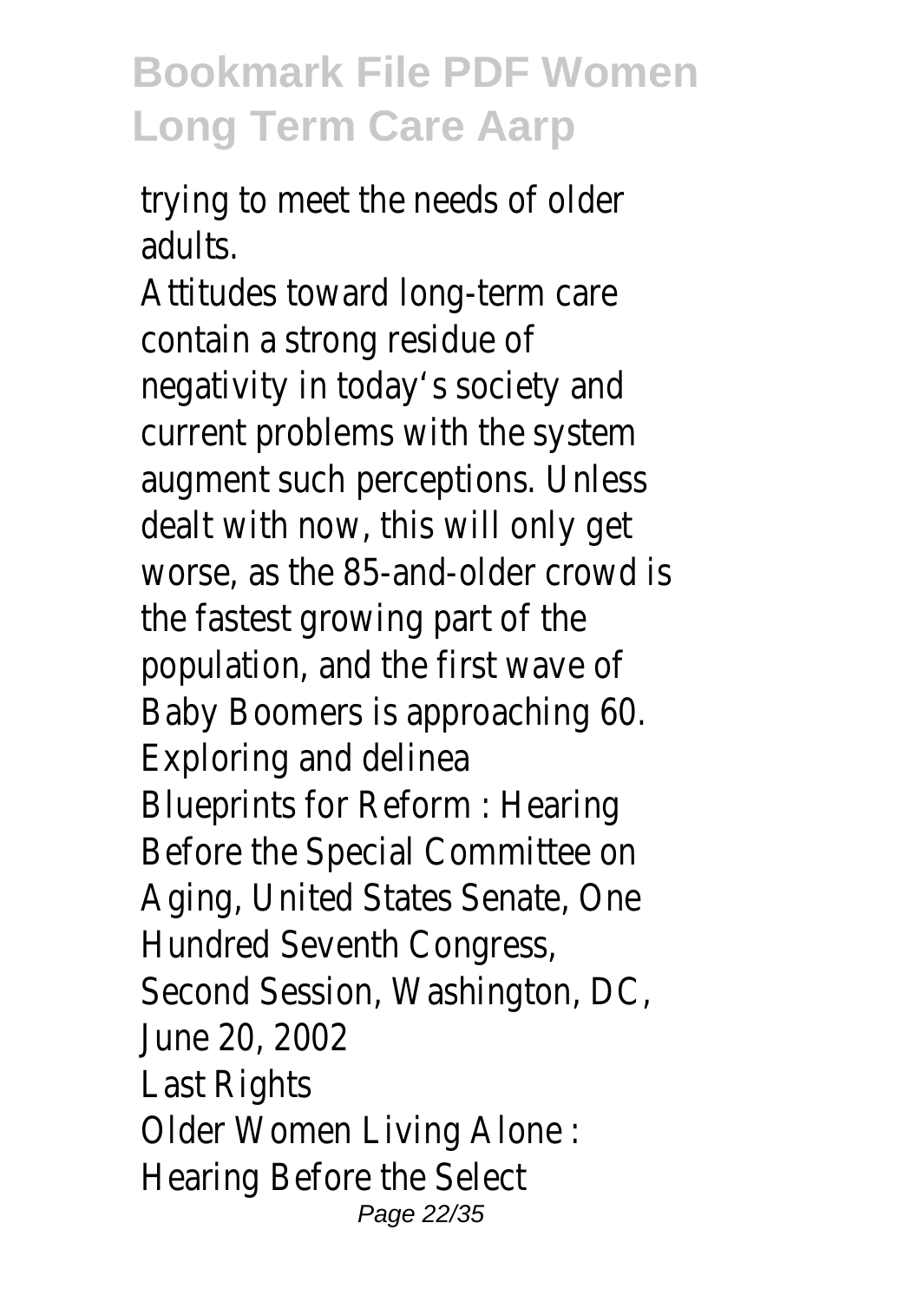Committee on Aging, House of Representatives, One Hundredth Congress, Second Session, September 27, 1988 For Love or Money J.K. Lasser's Choosing the Right Long-Term Care Insurance A Guide to Reverse Mortgages and Their Alternatives Planning and Paying for Long-Term Care *Handbook of Aging and the Social Sciences, Seventh Edition, provides extensive reviews and*

*critical evaluations of research on the social aspects of aging. It also makes available major references and identifies highpriority topics for future research. The book is organized into four parts. Part 1 reviews developments in the field of age* Page 23/35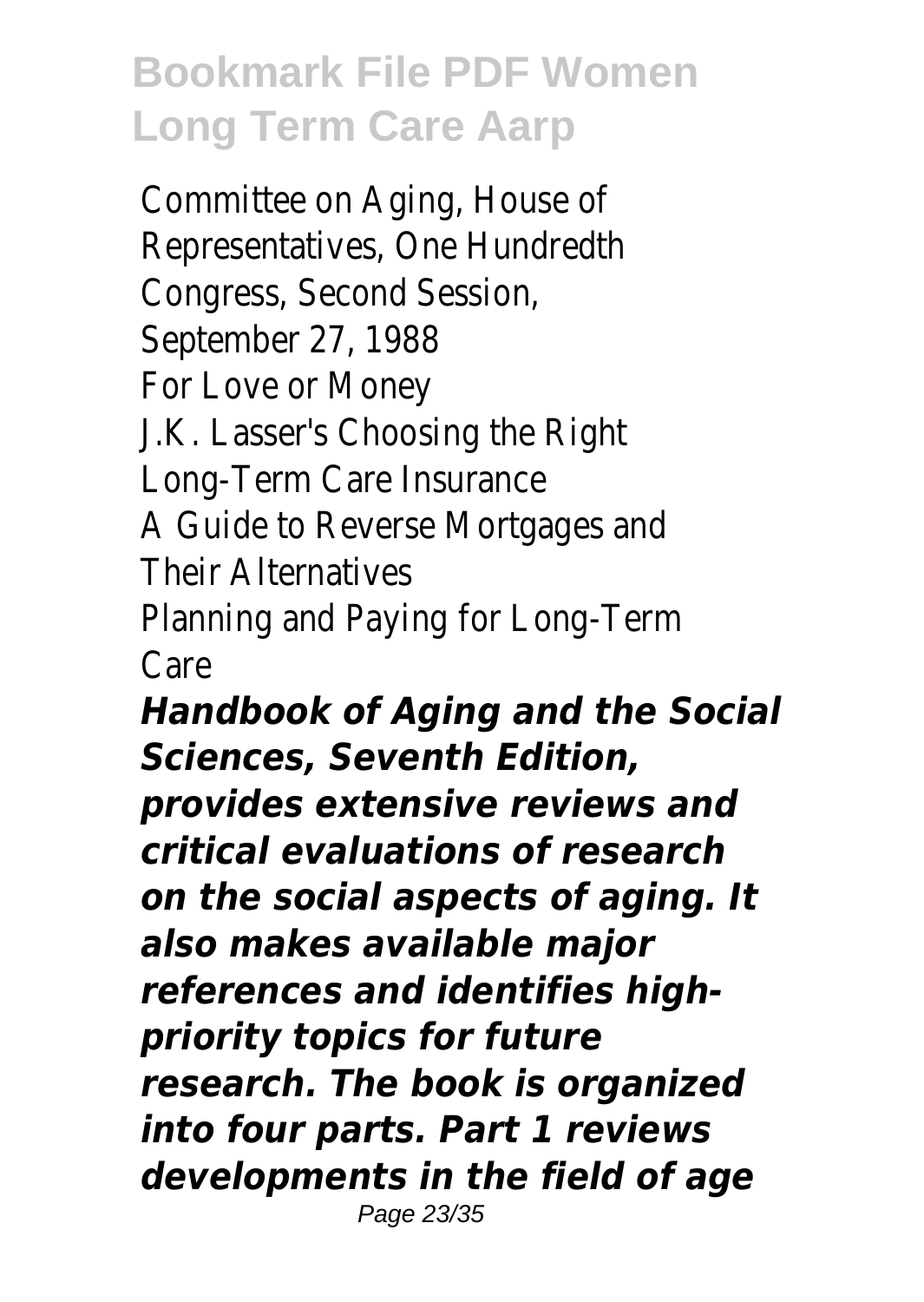*and the life course (ALC) studies and presents guidelines on conducting cohort analysis. Part 2 covers the demographic aspects of aging; longevity trends; disability and aging; and stratification and inequality research. Part 3 includes chapters that examine socioeconomic position and racial/ethnic disparities in health at older ages; the role of social factors in the distribution, antecedents, and consequences of depression; and aspects of private wealth transfers and the changing nature of family giftgiving. Part 4 deals with pension reform in Europe; the political activities of older Americans; the future of retirement security; and gender differences in old age.* Page 24/35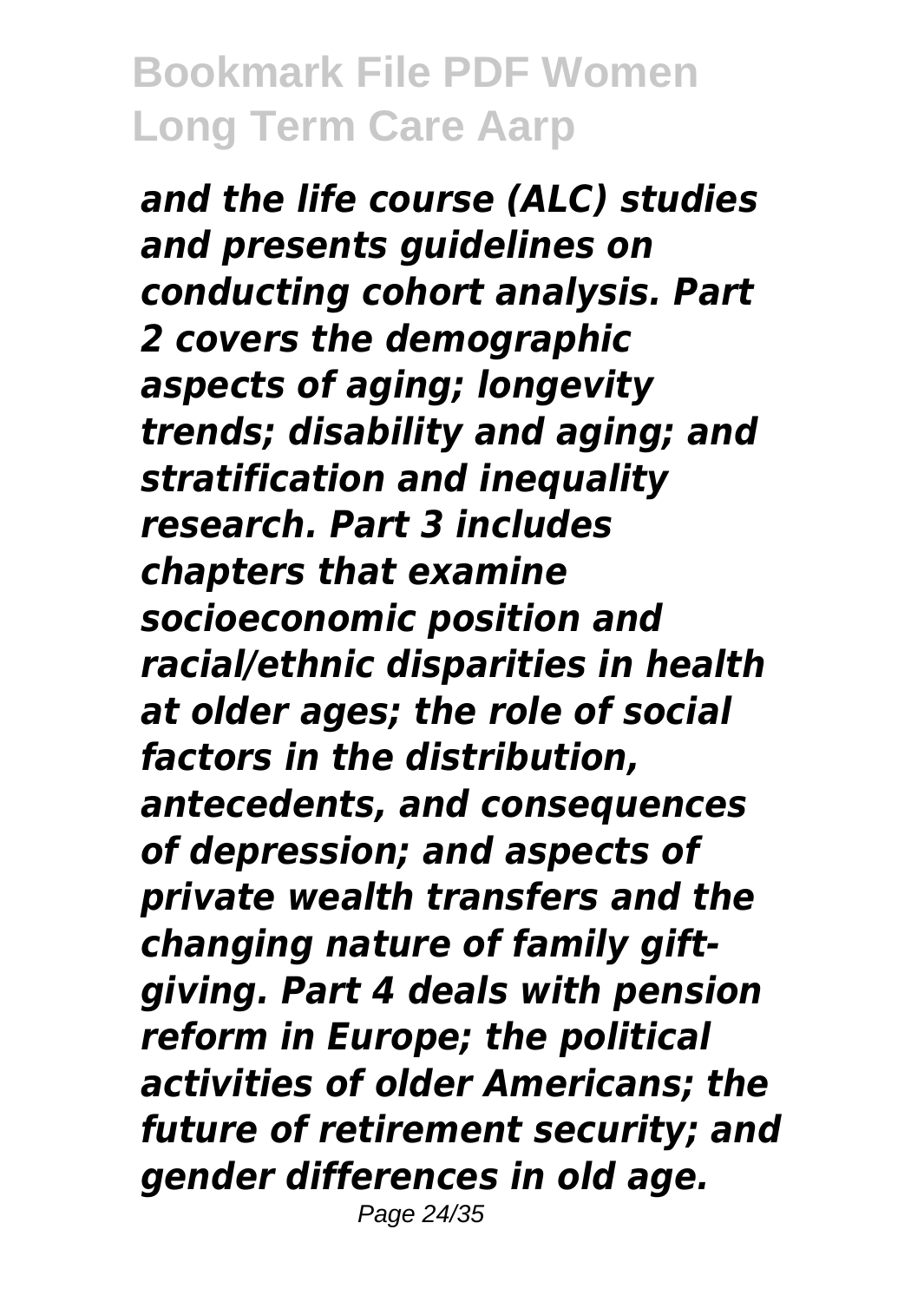*The Handbook is intended for researchers, professional practitioners, and students in the field of aging. It can also serve as a basic reference tool for scholars, professionals, and others who are not presently engaged in research and practice directly focused on aging and the aged. Contains all the main areas of social science gerontological research in one volume Begins with a section on theory and methods Edited by one of the fathers of gerontology (Binstock) and contributors represent top scholars in gerontology Working Daughter provides a roadmap for women trying to navigate caring for aging parents and their careers. Using the author's own experiences as a* Page 25/35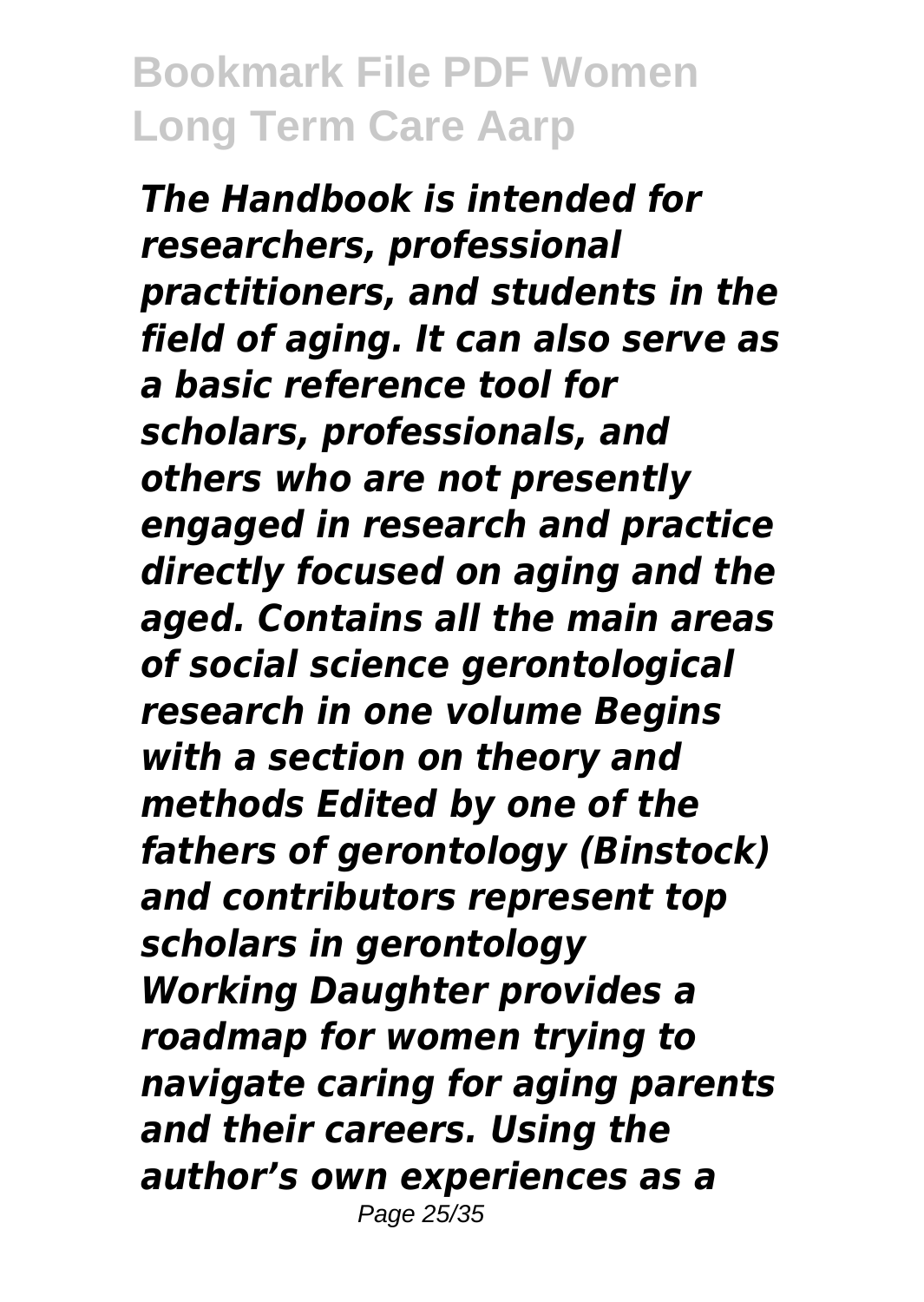*prime example, it's ideal for readers who want straight talk and real advice about the challenges and rewards of eldercare while managing a career and family. A PRACTICAL GUIDE TO THE COMPLICATED ISSUE OF LONG-TERM CARE INSURANCE "Next to buying the right long-term care insurance, buying and reading J.K. Lasser's Choosing the Right Long-Term Care Insurance is the best investment seniors and their families can make to help insure independence and dignity in their golden years." -Scott Harshbarger, President and CEO, Common Cause "An indispensable book for all those concerned that the cost of health care will rob their old age of* Page 26/35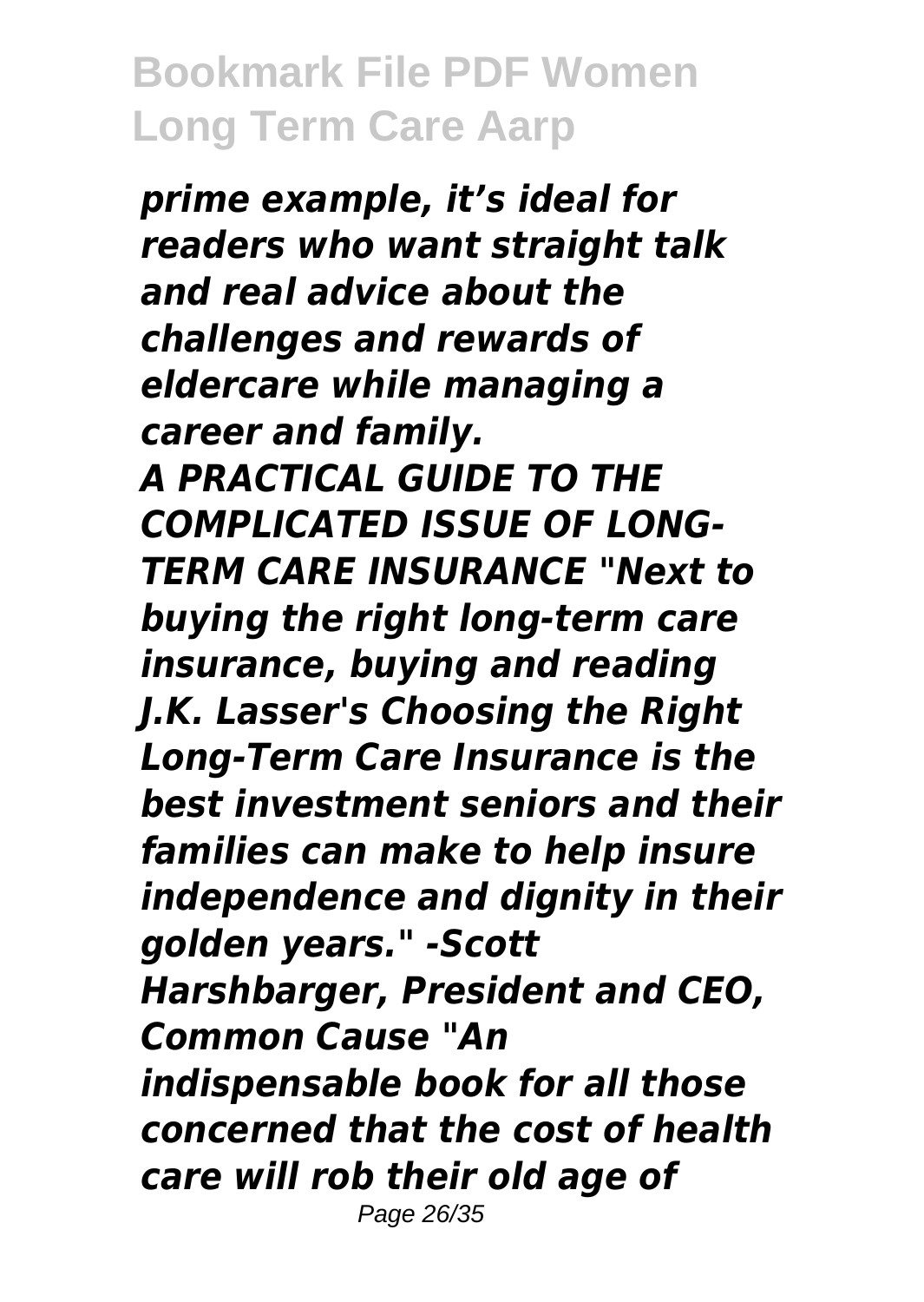*dignity and independence. The author, Ben Lipson, an articulate advocate of patient rights and an authority on health insurance, provides a lucid road map in a terrain mined with hokum." -Bernard Lown, MD, winner of the Nobel Peace Prize "Long-term care insurance is a much-needed and valuable insurance concept, marketed in a maze filled with smoke and mirrors. Most of what passes for consumer guidance is just general information and superficial advice. But Ben Lipson's book takes you by the hand, leads you through the insurance labyrinth, and shines a much-needed light on the product." -Charlie Sabatino, President, National Academy of Elder Law Attorneys Critical* Page 27/35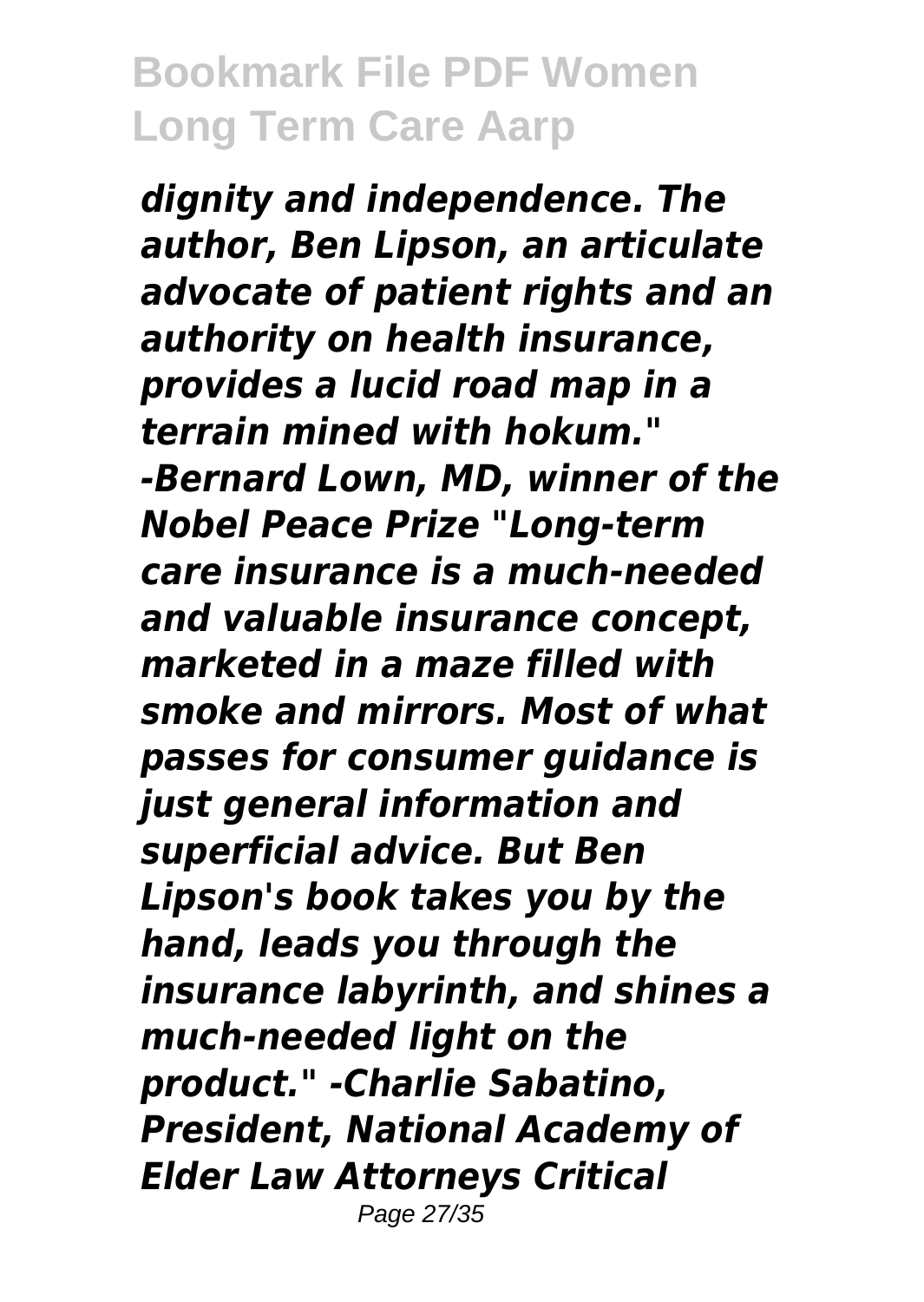*coverage will help you: \* Decide whether you are among the 40 percent of people who do not need to buy long-term care insurance \* Receive the benefits you purchased when you have to make a claim \* Distinguish between fact and fiction during a sales pitch J.K. Lasser--Practical Guides for All Your Financial Needs Please visit our Web site at www.jklasser.com Hearing Before the Subcommittee on Health of the Committee on Ways and Means, House of Representatives, One Hundred Second Congress, First Session, March 4, 1991 Death Control and the Elderly in America Health Care Reform: Issues relating to medical malpractice,* Page 28/35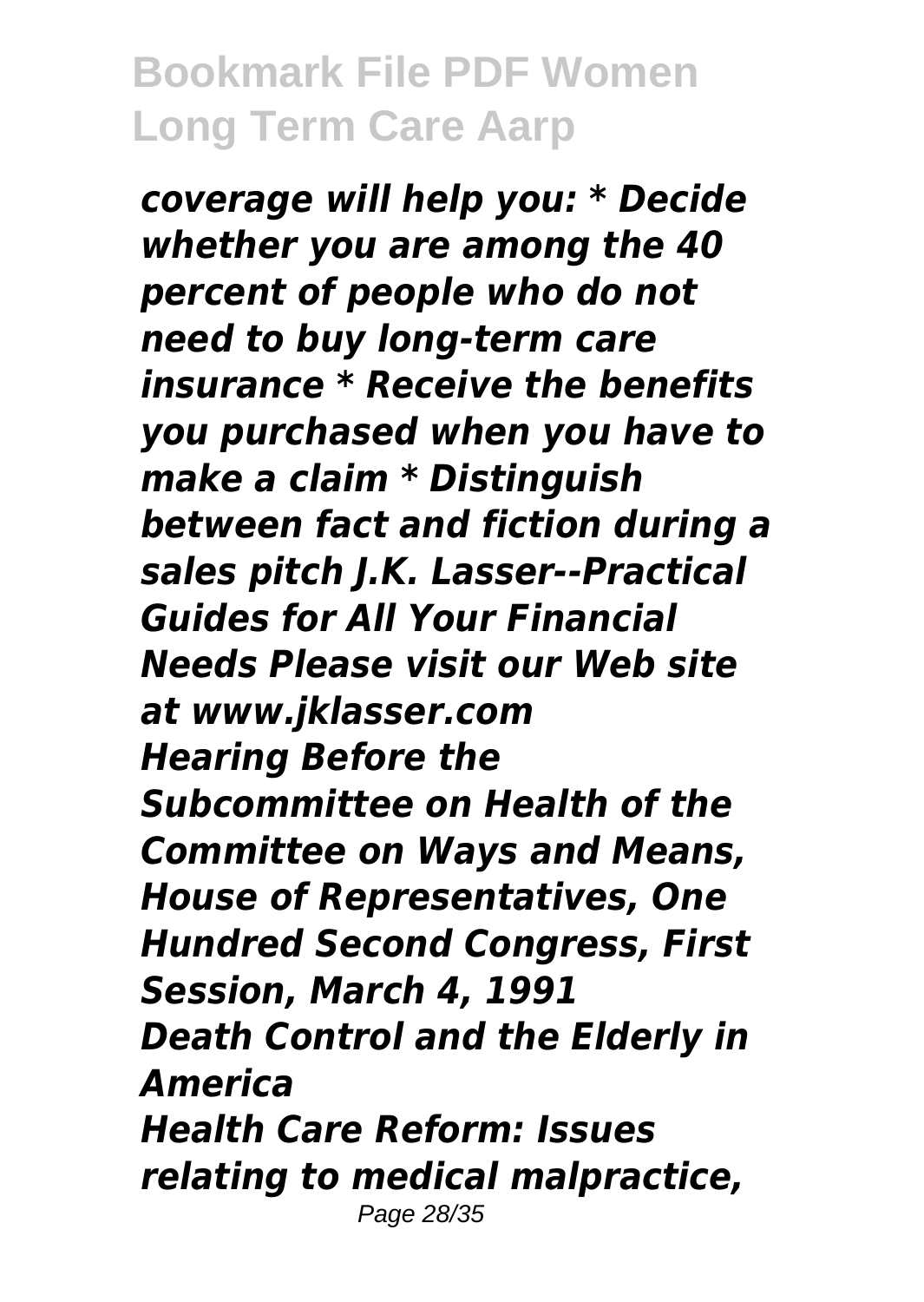#### *May 20, 1993 Options for Elderly Homeowners Planning for Long-term Care Encyclopedia of Aging and Public Health*

*Encyclopedia of Women's Health*

Quality of Life for Older WomenOlder Women Living Alone : Hearing Before the Select Committee on Aging, House of Representatives, One Hundredth Congress, Second Session, September 27,

1988Geropsychological Interventions in Long-Term CareSpringer Publishing Company Americans are living longer, and the elder population is growing larger. To meet the ongoing need for quality information on elder health, the Encyclopedia of Aging<br>Page 29/35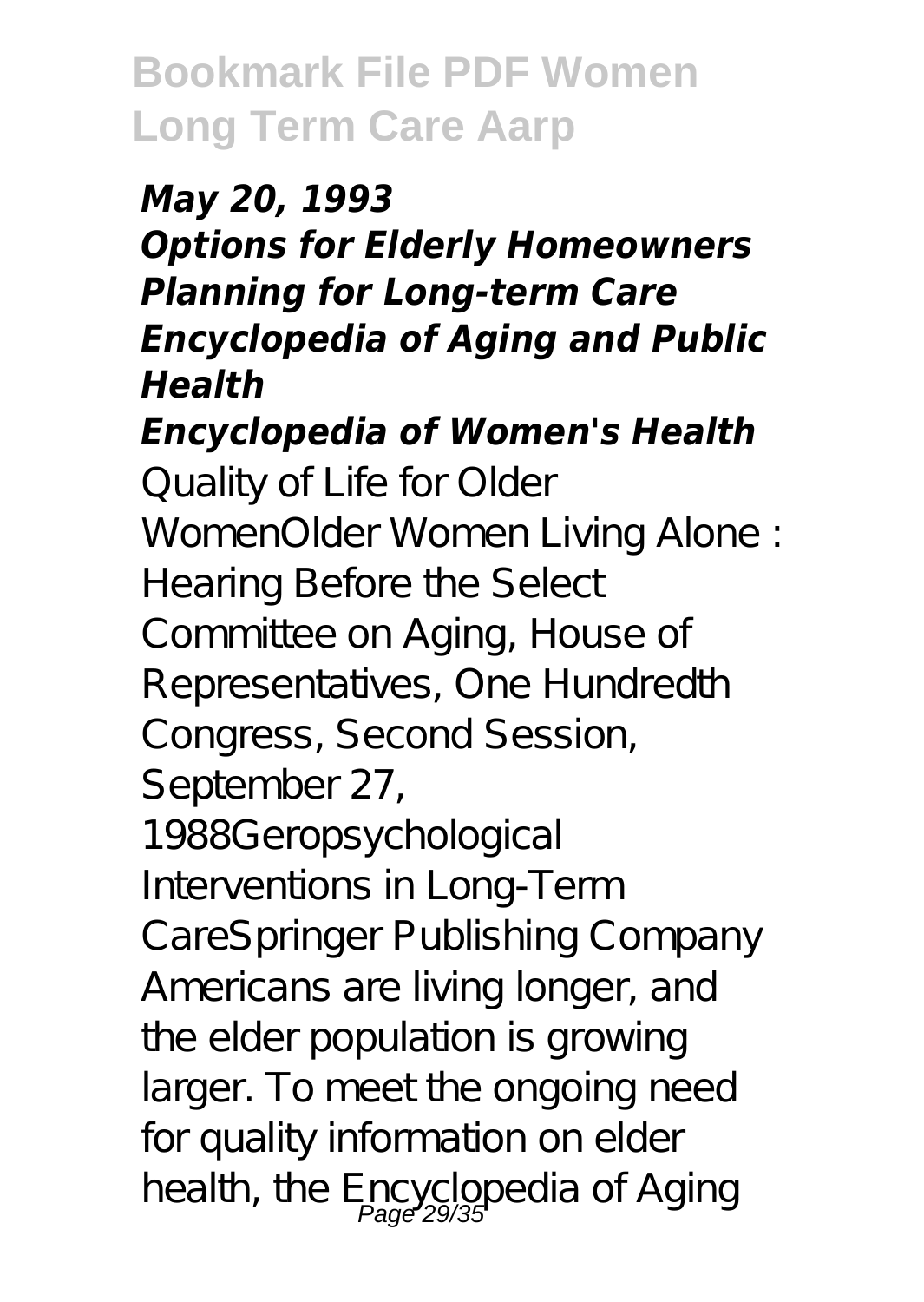and Public Health combines multiple perspectives to offer readers a more accurate and complete picture of the aging process. The book takes a biopsychosocial approach to the complexities of its subject. In-depth introductory chapters include coverage on a historical and demographic overview of aging in America, a guide to biological changes accompanying aging, an analysis of the diversity of the U.S. elder population, legal issues commonly affecting older adults, and the ethics of using cognitively impaired elders in research. From there, over 425 entries cover the gamut of topics, trends, diseases, and phenomena: -Specific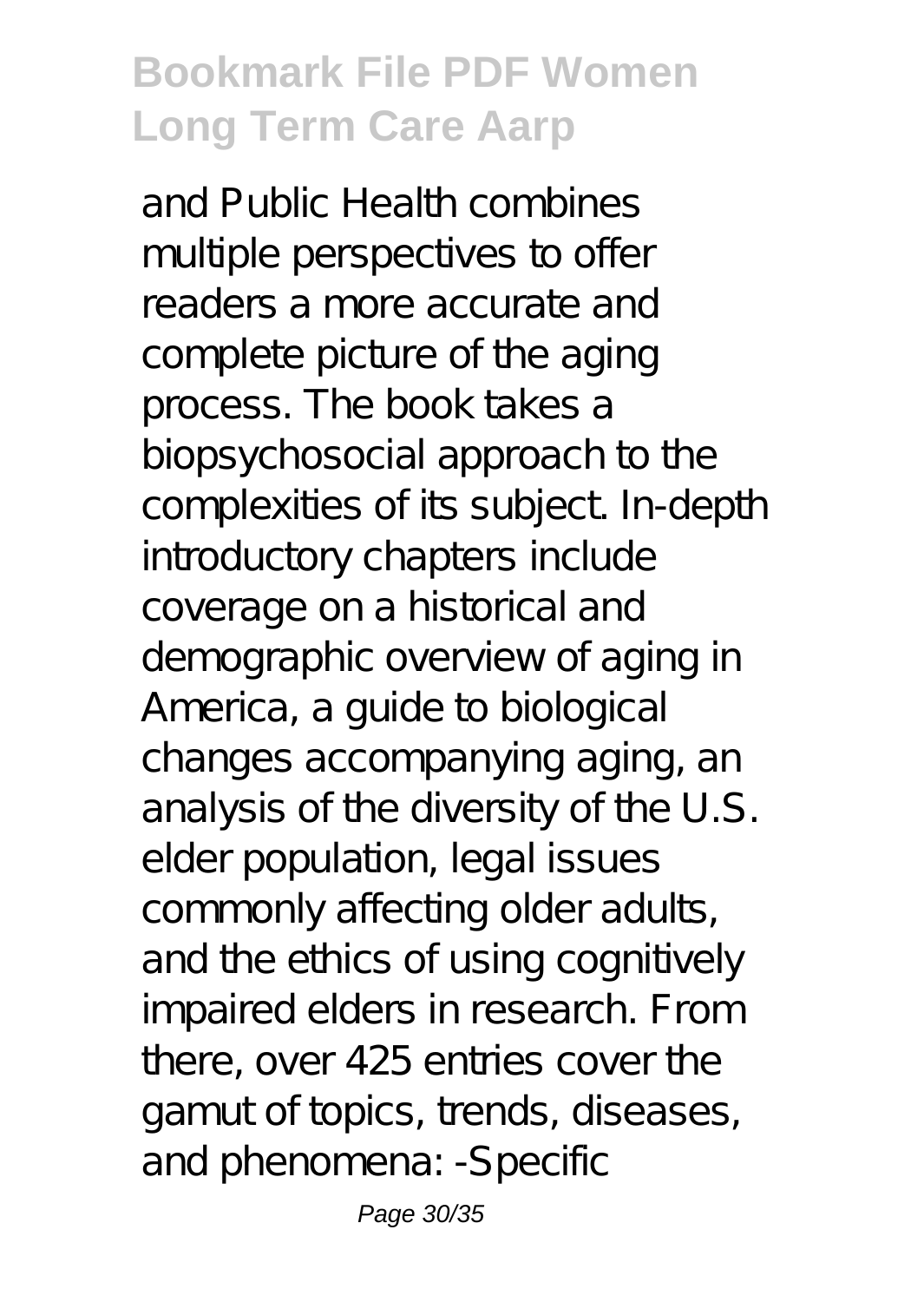populations, including ethnic minorities, custodial grandparents, and centenarians -Core medical conditions associated with aging, from cardiac and pulmonary diseases to Parkinson's and Alzheimer's -Mental and emotional disorders

-Drugs/vitamins/alternative medicine -Disorders of the eyes, feet, and skin -Insomnia and sleep disorders; malnutrition and eating disorders -Sexual and genderrelated concerns -And a broad array of social and political issues, including access to care, abuse/neglect, veterans' affairs, and assisted suicide Entries on notquite-elders' concerns (e.g., midlife crisis, menopause) are featured as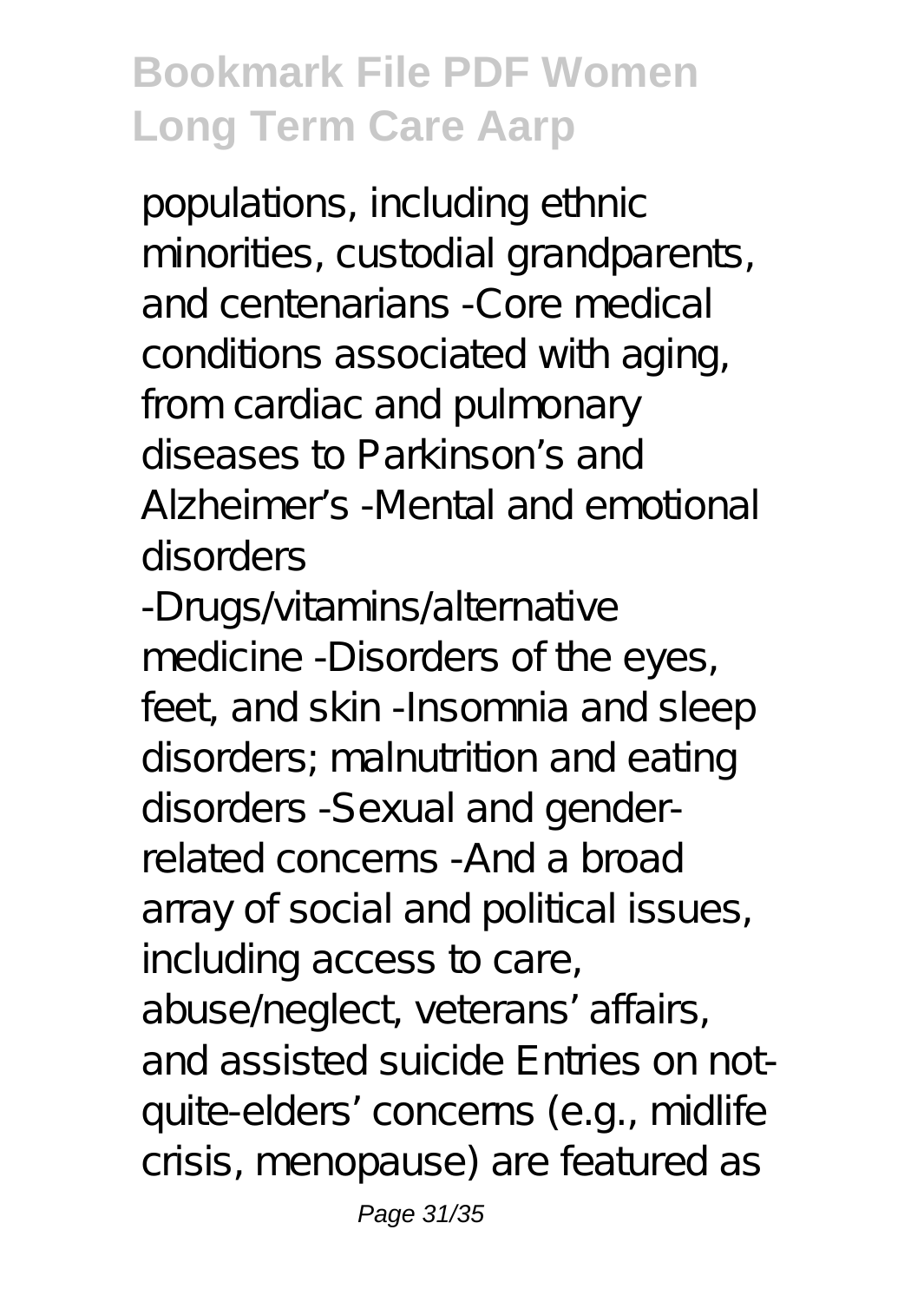well. And all chapters and entries include references and resource lists. The Encyclopedia has been developed for maximum utility to clinicians, social workers, researchers, and public health professionals working with older adults. Its multidisciplinary coverage and scope of topics make this volume an invaluable reference for academic and public libraries. Older people are entering nursing homes later and sicker than ever before, thus presenting as more physically fragile and complex residents and requiring more advanced care and treatment. To this end, Hyer and Intrieri have gathered together a group of health care professionals who are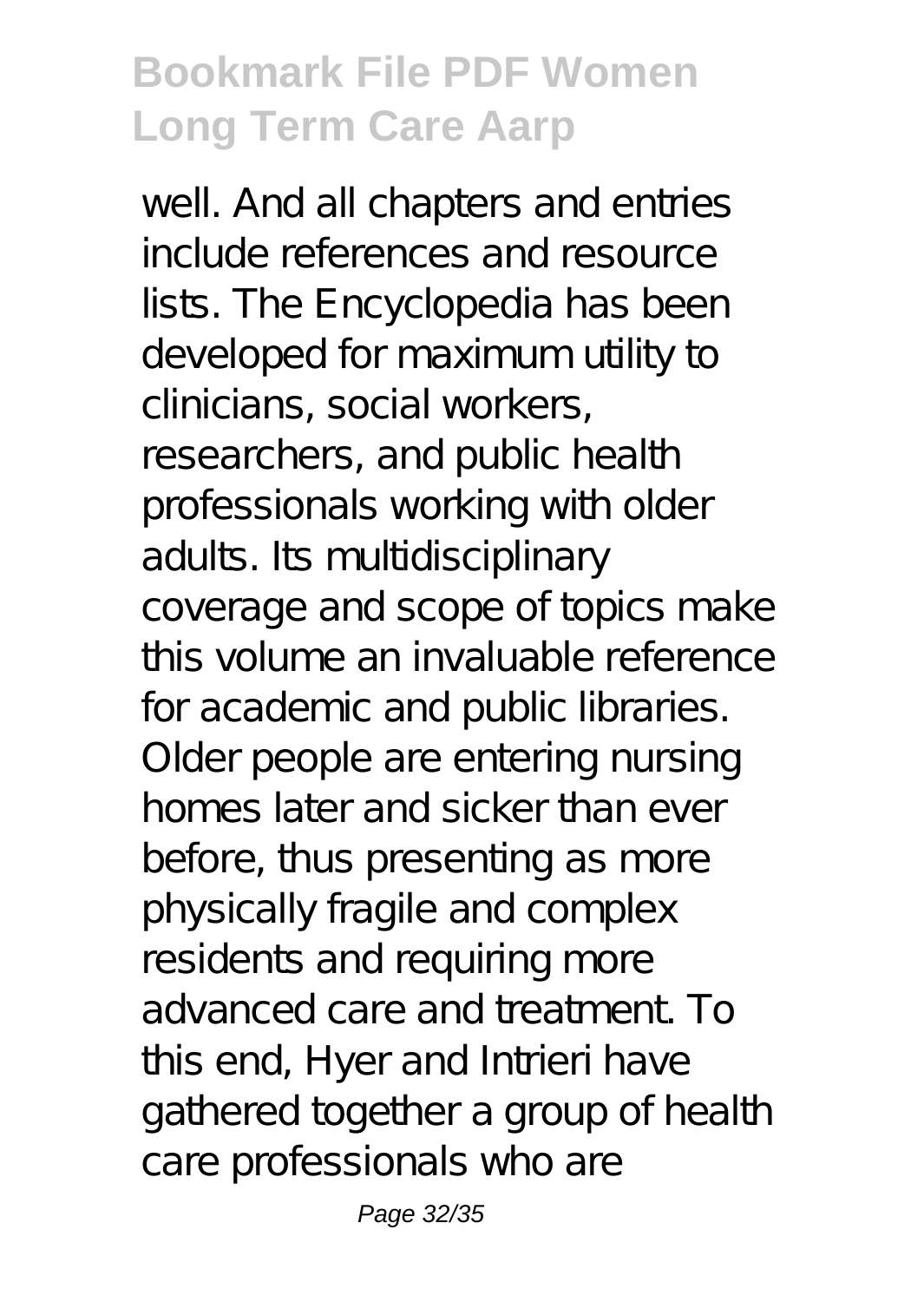genuinely dedicated to the care and research of long-term care (LTC) environments. This group seeks to push the envelope for improved use of professional time, effort, and input and in this remarkable book, share their ideas with you. By applying the Selective Optimization with Compensation (SOC) model to various care settings, the editors are able to examine current  $\overline{LC}$ practices and existing psychosocial issues confronting older LTC patients; either support or challenge them; and offer suggestions and strategies, such as Cognitive Behavior Therapy, for improving the LTC system and residents' physical, psychological, emotional, and social health. This book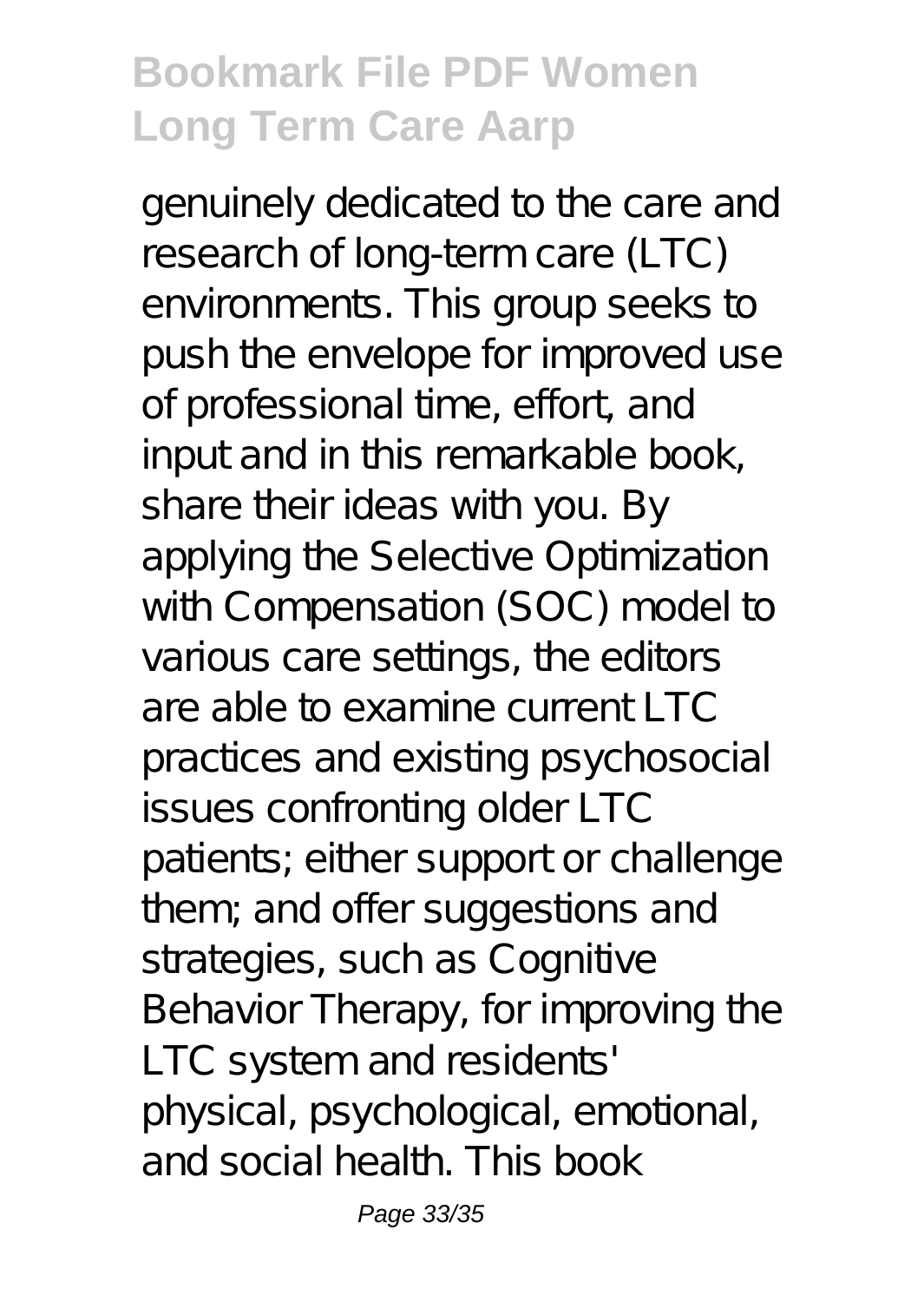provides insight on the psychological issues facing longterm care residents for a plethora of health care professionals, including: Physicians and geriatricians who care for older adults in the LTC system Nurses and geriatric nurse specialists Social workers Activity coordinators Physical, occupational, and speech therapists within an LTC setting who are seeking ways to explain behavior and empower the residents they care for Psychologists and psychiatrists whose practice focuses on older adults Seeing Conventional Wisdom Through the Sociological Eye

Care Work